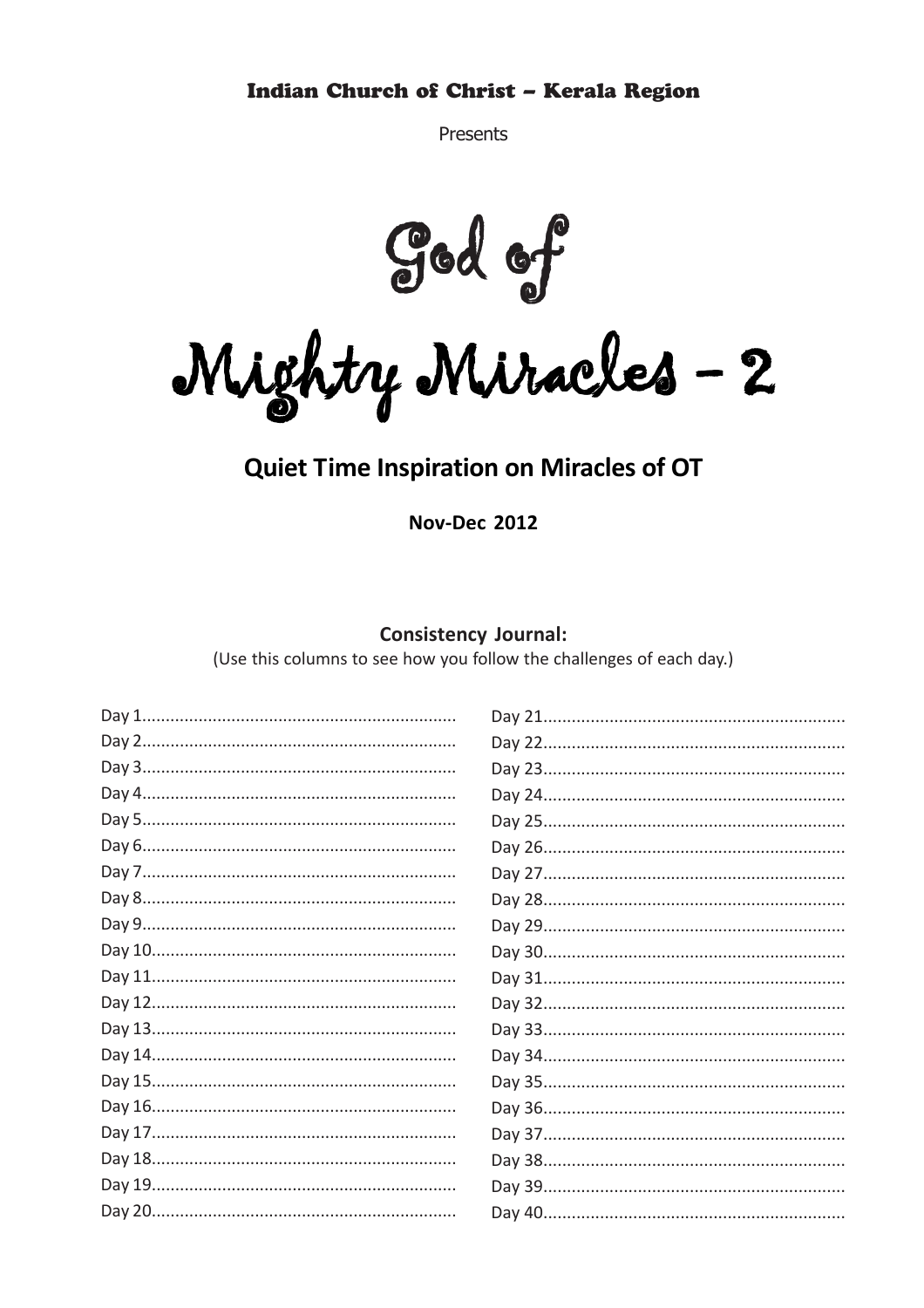# **1. Out of nothing**

#### **Genesis 1:1-3**

- God is an amazing creator. He is the provider and sustainer (Acts 17:24-26). The wonder is that he created everything out of nothing.
- Creating everything out of nothing is beyond our perception or imagination. It's like explaining to a blind person color 'red' – how could you explain it? And that is why it takes faith to please God. The universe or "heavens" or sky that we see with our eyes is wonderful. It is a great thing to go into a planetarium and watch closely into the heights of God's celestial creations. Yet it is even greater to look into the depth of our heart to see how much of God we see there in those depths and voids of our heart and life.
- Heaven, where God dwells is wonderful. It is awesome. But it is just that we can't see it and so to perceive it. I feel the need of faith, like the Apostles were, to see myself living a life that is pleasing and acceptable before God in this lost world. Remember Jesus said; the wickedness of this world is a killer of our faith and the destroyer of goodness in us. We need faith, and we need it more are more in increasing measures as we face each day. The perfect place to look for faith is the scriptures and especially miracles.
- God is the Lord over even 'nothing'. If you think your life is "nothing" God is still the master over it. Look at the stars. He can make wonders to the proportion of this universe, out of your 'nothingness', when you acknowledge it and take it to God. God is awesome. Let's mould a new era in our walk with God.

**Prayer Idea:** Go out, see the nature and praise God for his creations.

## **2. The amazing man**

### **Genesis 1:26-28**

- God created man in a special way and his creation is marvelous in his eyes. He created us with the ability to love him and love others. God gave the ability to take care of ourself and all the other created things. God unlocked the secret of creation to man. He gave us the authority to rule over. We can think and feel, can know and be known, can love and be loved, can distinguish right from wrong. Truly we are created in his image and likeness. We are wonderfully and fearfully made (Psalm 139:14).
- God's individual plans for our life reveals still more of his heart and his desire to love us, bless us and care for us. Every sunrise reveals that, every drop of rain decalare that, every change of season shout that aloud, every child born into this world affirms that, every breeze state that, every dawn murmur that, every dusk blast that, every flower verbalize that, every food grain announce that, every angels sing about it, every heroes of faith herald that. Through the birth, life, death, resurrection and assurances of Jesus God proclaimed this untimate truth. His love towards man is new every morning (Lam 3:23)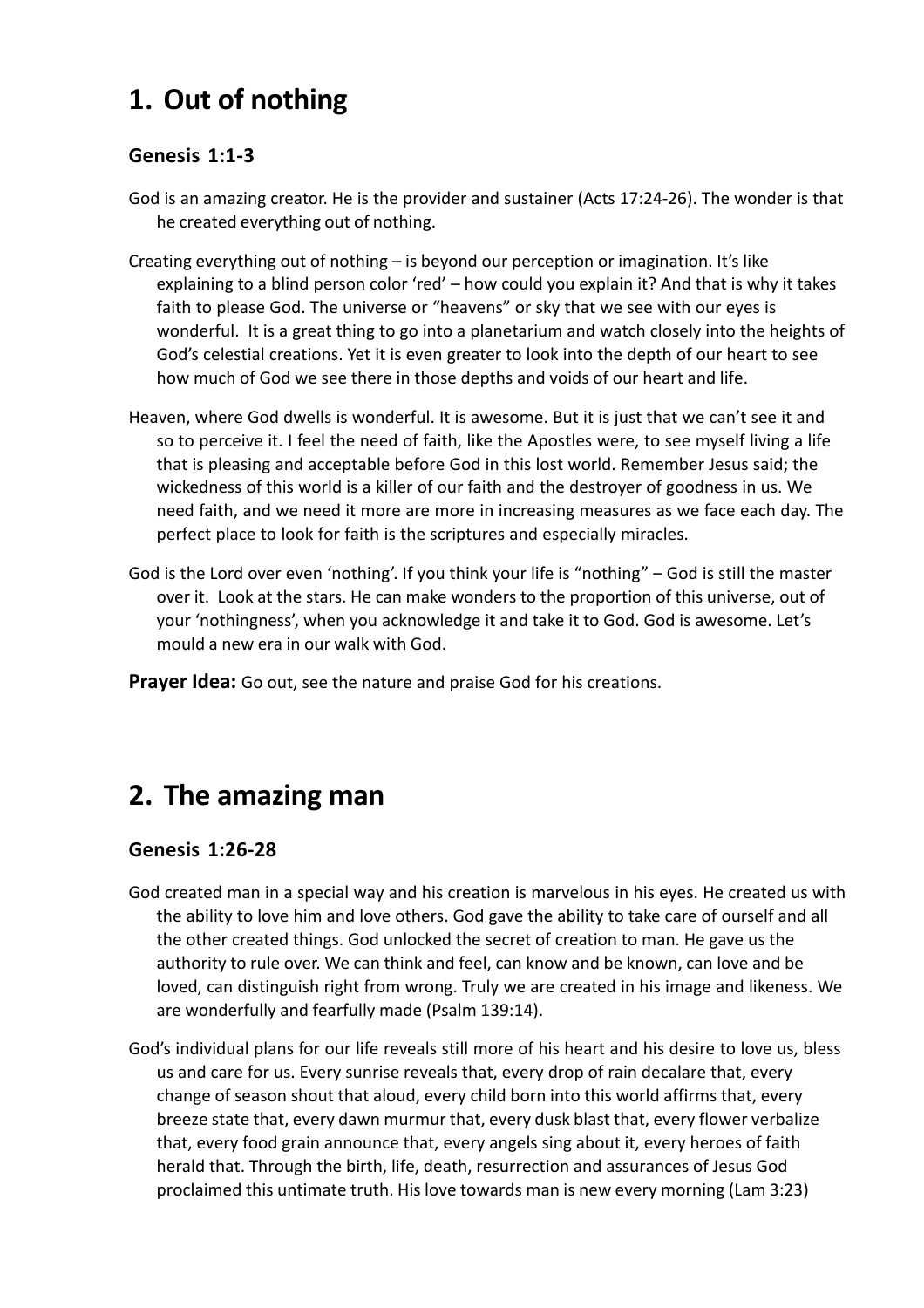- God wants us to have an incredible relationship with him. He gives us honor and respect. His eyes range throughout the earth to strengthen those whose hearts are fully comitted to him. (2 Chronicles 16:9). Does it take a lot of ranging for God to find you this morning? Let us make God proud that he created us.
- **Prayer idea:** Meditate on the special ways how God initiated for a personal relationship with you. Praise God for that.

## **3. The rainbow of God's faithful promises.**

#### **Genesis 9:8-17**

- God remembers the covenant he made with Noah and he holds on to it. God is always faithful to the promises he made. God fulfilled the promises he had given to Abraham - that through the barren womb of Sarai, he would make Abraham into a great nation, children as countless as the sands on the sea shore. God fulfilled the promise he had given to the Isralites through Moses - that he would give those Egyptian slaves a promised land, where milk and honey flows. God fulfilled the promise he had given to Isaiah, 700 years later that he would give a Savior to redeem the lost, sinful world through Jesus. We are looking forward for the promises of God in our lives - that we would inherit heaven if we follow the footsteps of Jesus, his son.
- As we are awaiting the promises of God to fulfill in our lives, let us ask ourselves how faithful are we, when it comes to the promises we made. When we accepted Jesus as our Savior and Lord, we had given many promises to God. Are we keeping those promises in our life? Or are we looking at God and the fulfilment of HIS promises only?
- lets us remember the promises we made before God today when we pray and let's us make those decisions are followed through, fithfully in our life.
- **Prayer Idea:** Meditate on the covenent we made with God and pray through it.

### **4. A foolish genious**

#### **Genesis 32:22-28**

- Even after doing something foolish, it feels horrible when someone calls us 'fool', we can not accept it. We like to be known as wise, strong, able, righteous etc. We like to be praised. On the other hand, Abraham left everything and set himself out to an unknown land, when God called him to do it. With response to another call, he almost killed his only son, the one who is born after a long wait of 100 years. A thorough fool, in the eyes of the world.
- Abraham obeyed God, never looked at the consequences of it. So many times we think, analyse, weigh carefully with all our wisdom and knowledge to find out as much excuses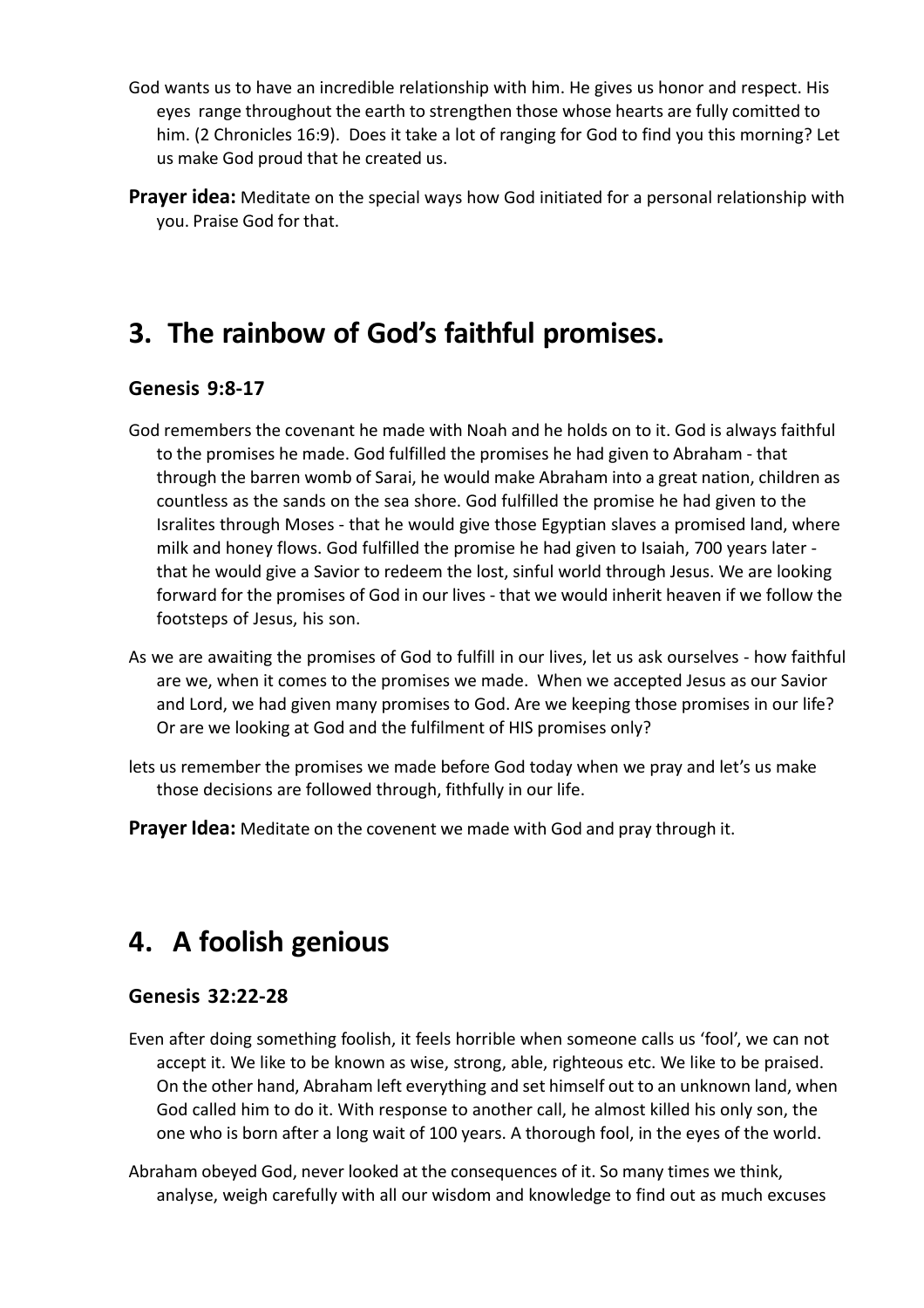as possible to see how we can avoid following a godly advice or direction. And then we give it an explanation - we are being 'wise' as a snake. Never bothered about the dove in us! We are truly wise when we make ourselves to follow the word of God as if we are a fool according to the ways of the world. On par with the man who build his house on the rock.

- Most of us were called a fool, when we started our life as a disciple of Jesus. They said that we are wasting our life for 'some prayer meeting' or'some church', because we followed the scriptures whole heartedly, without turning to left or right, without making those 'calculations'. When we decided to go to Thrissur on a mission team, taking with us two children of ages 2 and 3, many people said it might not be a wise idea. You will lose your job, how will you live, who is there for a support etc. so many questions arised? Today, when we look back, we are sure that the decision we made was the best and the wisest. God's ways are the ways of wisdom - spiritually and physically. He will never let his faithful ones to live in shame.
- When Abraham was willing to give up his son for God, God blessed him with children as numerous as the sand on the sea-shore and the stars in the sky. Let us trust in God and obey his words sincerely. May God bring forth so many disciples of Jesus from a single you. Let our children of obedience shine like stars.
- **Prayer idea:** Think about the 'foolishness' of all the great men and woman in the Bible and pray through their life.

## **5. "Unless you bless me!"**

### **Genesis 32:22-28**

- This incident is a turning point in Jacob's life. All the while thus far he had to go through the consequences of his sinful nature ie. deceit. Now he came to a point that he wanted to reconcile with Esau. Jacob wanted blessing. What kind of blessing he wanted? We are not sure. May be the one God promised in Bethel. But God is changing his name, rather reputation, from Jacob (deceiver) to Israel (soldier of God). That itself is a wonderful blessing. That means God approved Jacob's change in life & character, plus a bunch of other blessings.
- Having a son like Joseph was a blessing. Brothers & sister, like Jacob we might also have weaknesses and flaws in our character. In spite of all these weaknesses do you believe that God loves you and he would bless you? Yes, God can. But God wants to see the desperation in your attitude. "Unless you bless me I would not stop praying. I am determined". But put all efforts to change what you need to change.

#### **"Be desperate for a change; be desperate for a blessing"**

**Prayer idea:** Our identiy or reputation in God has changed ever since we became a disciple. Find out at least 10 scriptural change in our identity in Christ. (Ex. formerly we were foreigners and aliens, now we are fellow citizens). Kindly share with others!!!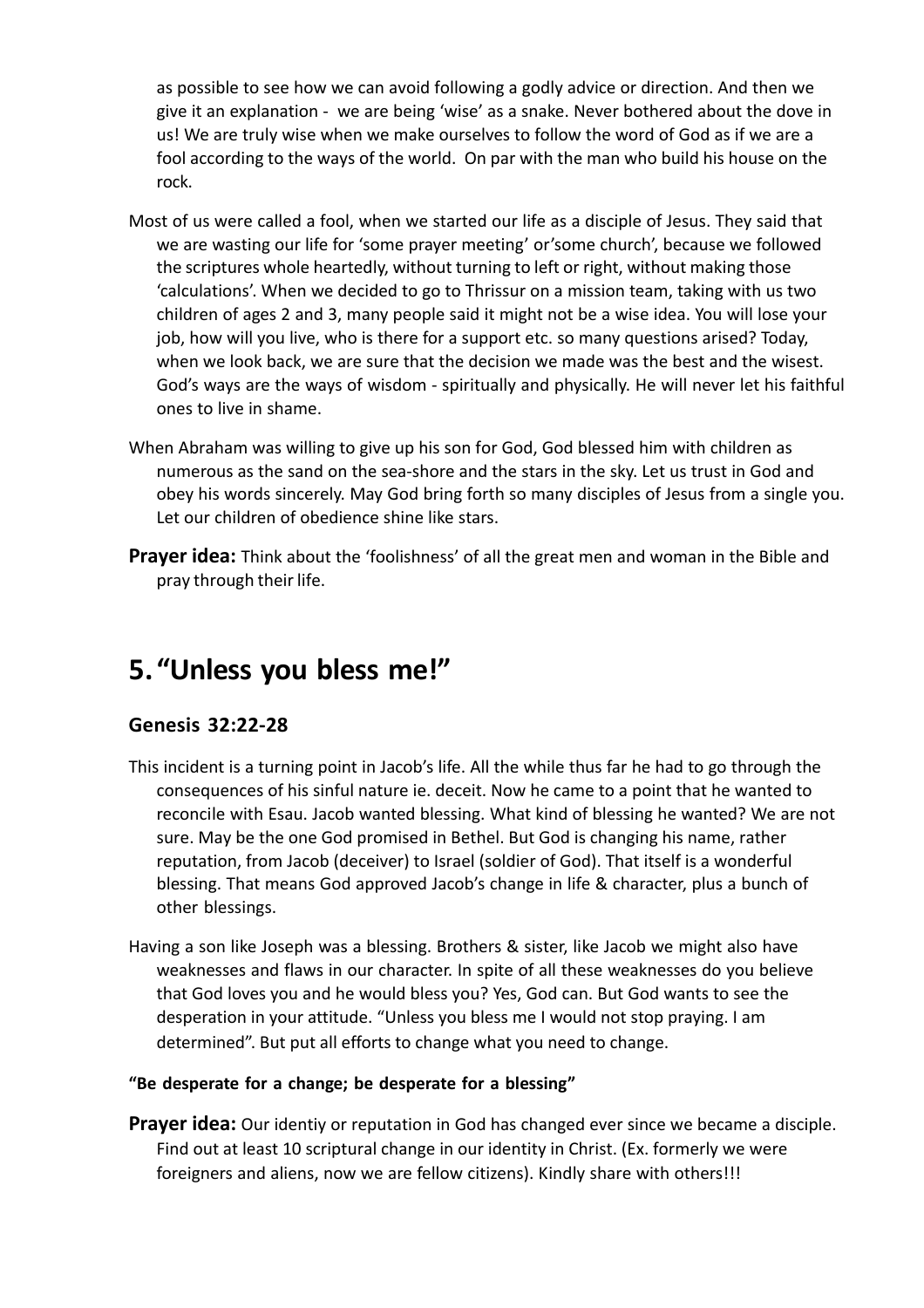# **6. God's gift to Joseph**

#### **Genesis 41:41-44**

- God blessed Joseph with lots of honour & respect from the Egyptians. All through Joseph's life he faced rejection and has endured many hardships. First of all from his brothers, then from pharaoh's household, in jail and many more.
- What helped Joseph to endure so far and not give up easily? I am sure he believed in God's goodness. First of all we also need to believe that i nall thing God works to the good for you. God is working, planning & scheming for our ultimate good.
- You are surrounded by God's goodness; not because of who you are, but because of 'who he is'.
- We have to trust that God's goodness is yet to happen in our life. Let God's goodness lead you to surrender and repentance. When we are motivated by God's goodness we can feel safe to surrender who we are to him & his purpose.
- In Joseph's case God had a great plan for him of putting him in charge of the whole land of Egypt. God wants to make it good for many. Joseph also learnt to trust what God has in store for us in heaven rather than we try and push to attain it all here & now. God's goodness reminds us that we are created for something higher.

**Prayer idea:** God has a plan for you. What are your plans for God? Now and for future?

## **7. The call from the burning bush...**

### **Exodus 3 : 1-10**

- This was not an ordinary day for Moses. He led the flock to the far side of the wilderness which happened to be the mountain of God. He was wonder stuck by the scene where a bush was on fire but it did not burn up. It was indeed a strange sight for him. He could never believe that it was God who was in the bush and that God was waiting for him. God wanted to assign him with an important yet difficult task - to deliver his people from Egypt. What a great call? A call to change his life and career. From tending sheep to leading people to the 'promised land'. It is just like Jesus called his disciples and said 'I will make you fishers of men'. God has called each one of us and given us the assignment to deliver his people from the bondage of sin.
- God said 'I am concerned about their suffering'. 'And now the cry of the Israelites has reached me'. God is concerned about all the people in this world and he wants to save each one of them. He doesn't want anyone to perish. And he has assigned the task to us. But, are we doing it sincerely? Moses was not confident about his mission. He asked God 'Who am I' and God said 'I will be with you'. Today, we may be having the same thought 'Am I capable of doing it' 'Do I have the qualification, knowledge, strength, spirituality, etc.' God doesn't need all these things to use you. The only thing he wants in you is 'humility'. God asked Moses to take off his sandals which is an act of showing humility and respect. Today God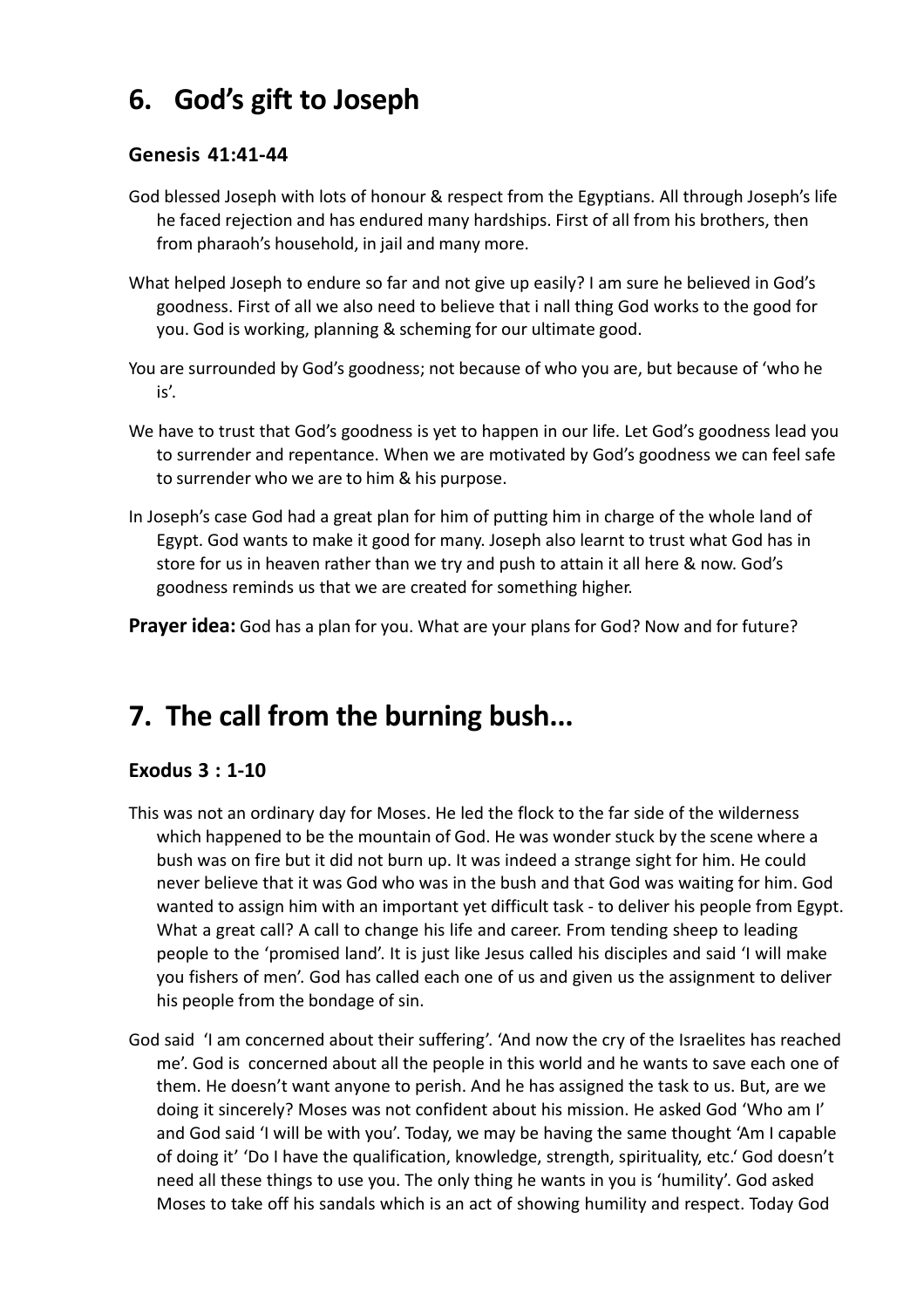is asking us to remove the sandals of 'pride', 'self righteousness', 'ego', 'selfishness', etc. so that he can make use of us.

- When I look into my life, I can see that whenever I tried to do things with my strength and knowledge I could never succeed. But whenever I felt 'I am week' and 'I can't do anything' , that is the time God used me in an incredible way. So humble yourself before God and he will use you to accomplish his task.
- **Prayer idea:** Think about all the 'calls' you have in your life, name them, and see how you fare in all that. (like a father, husband, wife... etc etc)

### **8. Moses and God**

#### **Exodus 4:1-14**

- God was behind Moses, he did not want to leave Moses just like that, God's intentions about Moses are clear. God is so patient. God explained to its best so that Moses is thorough. God is a God of transparency. Just like a father train his child to swim, God trains Moses, and give him signs to make sure Moses questions are answered.
- Even after giving all the signs and promises, Moses still complains about his inability to talk fluently (v 10). And God is upset. His question in v 11 is like "what do you think about me, Moses? Who do you think I am?" Does 'familiarity breeds contempt' apply to us when it comes our time with God? In personal Bible studies, Prayer times, family prayers, midweek devos, giving tithes etc. do we really respect God and his time? Do we take God for granted, because he is patient and graceful? Let us decide to be different.
- Moses still had more questions to God (v13). I can't read his mind at this moment. Is he hard hearted? Or is he being thorough? Is he a coward? I can't figure out. But one thing I appreciate in Moses is his openness. The question looks ridiculous, yet for Moses, it was important to ask that query. Abraham had questions, Gideon had, David had, Habakkuk had, Job had; good they had question, good they asked those questions, because God has answers.
- God created you. He gave you strengths and weaknesses, out of his wisdom, so that he can use you.
- **Prayer idea:** Think how to use your weaknesses to bring glory to God, not as excuse for your sins.

### **9. The parting Red sea**

#### **Exodus 14:10-22**

After the exodus started into the wilderness, Isralites was chased by the army of Pharoah and it looked like they were caught in between the sea and the devil. Scared to death, they were complaining against Moses, but God parted the Red sea and made the Isralites to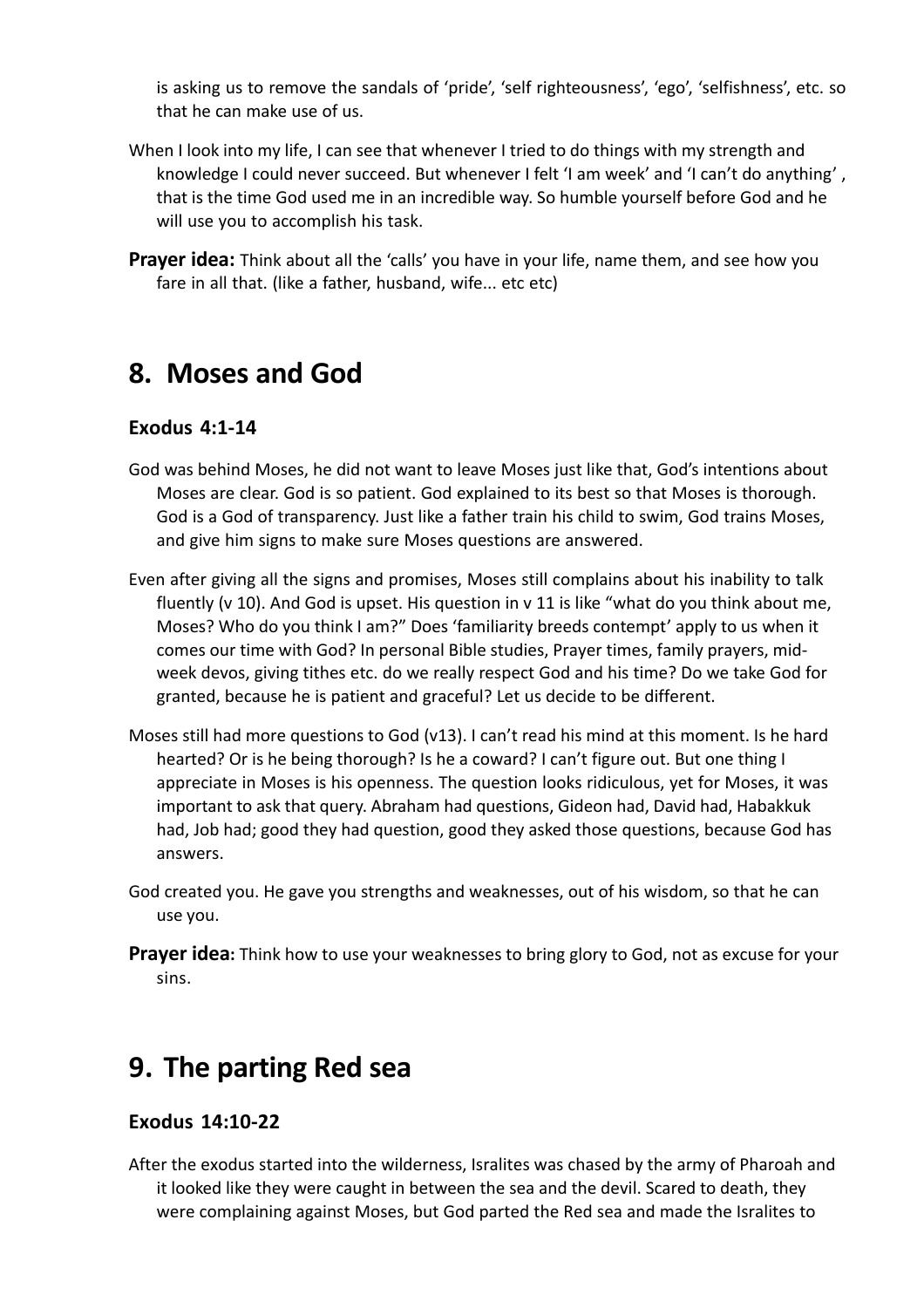pass by leaving the men of Pharoah to drown in the sea. Let's us focus on the words of the Isralites at this point. They said that it would have been better for them to remain in the land of slavery and allow their life to ebb away rather than facing these challeges in this wilderness.

They forgot their God and the miracles he had done to set them free from the land of slavery.

- We can to relate to this at times in our life. We fail to see a God who is waiting to receive us on the other shore of this life, after doing everything it takes to set us free from this Red sea of sin and sadness. He was willing to sacrifice his son on the cross for us to get citizenship in heaven. Yet when we face many incidents in life which challenges our faith, we do sometimes think that the life we lived 'before' was better than what we do now.
- God is faithful and he will continue in his faithfulness, now and forever more in our life, no matter what we go through. Let's believe in the power of God in saving our souls and let's trust in his goodness. We will be able to see God been glorified in our life.

**Prayer idea:** Pray about the death of Jesus on the cross

### **10. Heavenly manna**

#### **Exodus 16:10-15**

- Unbelief has a short memory. Discontent has a slippery memory. They wish to get back to the flesh-pots, of which the savour is in their nostrils, and they have forgotten the bitter sauce of affliction. When they were in Egypt, they cried out loudly about their oppression, and were ready to give up anything for liberty. When they have got it finally, they were ready to put their necks to the yoke again, if only they can have their stomachs filled. Men do not know how happy they are till they cease to be so. Our present miseries and our past blessings are the themes on which unbelief harps. Let him that is without similar sin cast the first stone at these grumbling Israelites.The Red Sea is forgotten in a month.
- The newness of freedom had worn off, and the hardship of the wilderness life had set in. The irony of their words is that the nature of their diet while in slavery was not as luxurious as they were claiming it was.
- I sralites were stiff-necked people from the time they were taken out of Egypt. So God allowed them to go through immense troubles and problems throughout their journey to the promised land. Instead of taking 40 days to the promised land, they took nearly 40 years to reach there. God loves us and is our good shepherd, ready to sacrifice his life for his sheep. But our God expects obedience and gratitude from each one of us.
- God was teaching Israel to be completely dependent on Him day by day. If they responded in faith, then He promised that He would provide for all their needs. This is why Christ connected Himself to the bread that God provided in the wilderness.
- Are you like Isralites in your life journey? Are you complaining and grumbling on every problem facing in your life. Do you have short and slippery memory towards the things he has done in your life? Or do we understand that in all things God works for the good of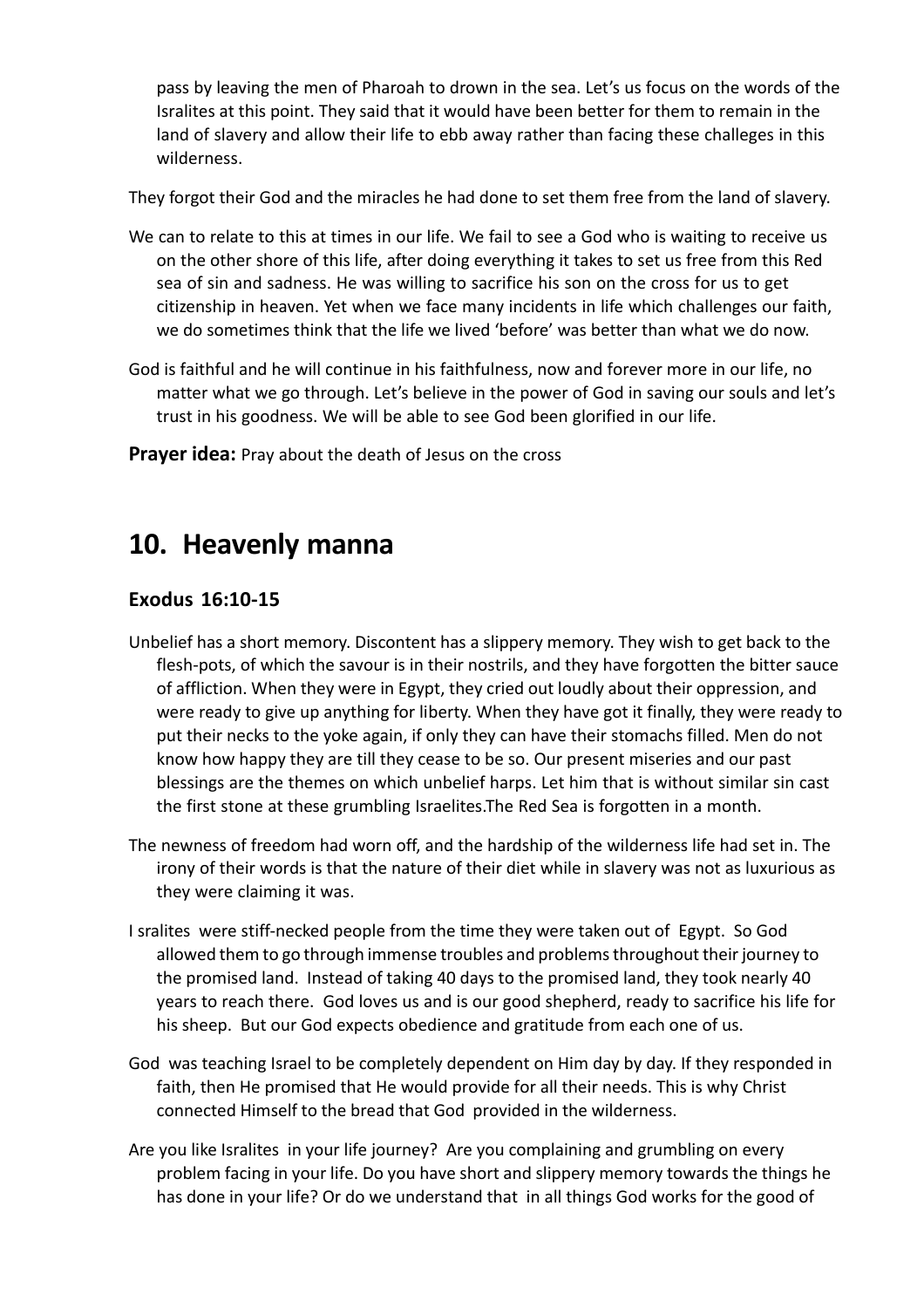those who love him, who have been called according to his purpose. [Rom 8:28] So let us pray to God to prepare us in adavance, to face any situation, whether good or bad, in our life journey and be grateful always.

**Prayer idea:** What could be the worse thing/things happening to you? Pray that you would have enough faith to face any such unwelcoming event in life.

### **11. Show me your glory**

### **Exodus 33:12-23**

- Moses has an array of questions pointed to God. Whom shall you send with me? Teach me your ways... Are you pleased with me..? How would anyone know that you chose me..? How am I different from these people?
- God affirms him being pleased with Moses. Even then Moses said now show me your glory. God said – I will cause all my goodness to pass in front of you. But you cannot see my face!
- God is real irrespective of how we feel about him. To mature your friendship with God, he will test it with periods of seeming separation. God feels a million mile away. David, "a man after God's own heart', frequently complained of God's apparent absence(Ps 10:1, 22:1, 43:2). Of course God had not really left David and he does not leave you and me. He has promised repeatedly " I will never leave you, nor forsake you (Deut 31:8, Ps 37:28).
- In fact God admits that sometimes he hides his face from us. (Isaiah 45:15) This is a normal part of the testing and maturing of your friendship with God. Every Christian goes through it at least once, usually several times. It is painful; but it is absolutely vital for the development of your faith. (Job 23:8-10)
- One major mistake people make in worship today is seeking an experience, rather than seeking God. God is always present even when you are unaware of him and his presence is too profound to be measured by mere emotions. Yes he wants you to sense his presence, but he is more concerned that you TRUST him than you feel him. Faith, not feeling pleases God.
- Remind yourself what you know to be eternally true about God. He is good, he loves me, he is with me, he knows what I am going through, he cares, he has a good plan for my life. "Never doubt in the dark, what God told you in the light".

**Prayer idea:** Try and list the eternal truths about God. Pray through it.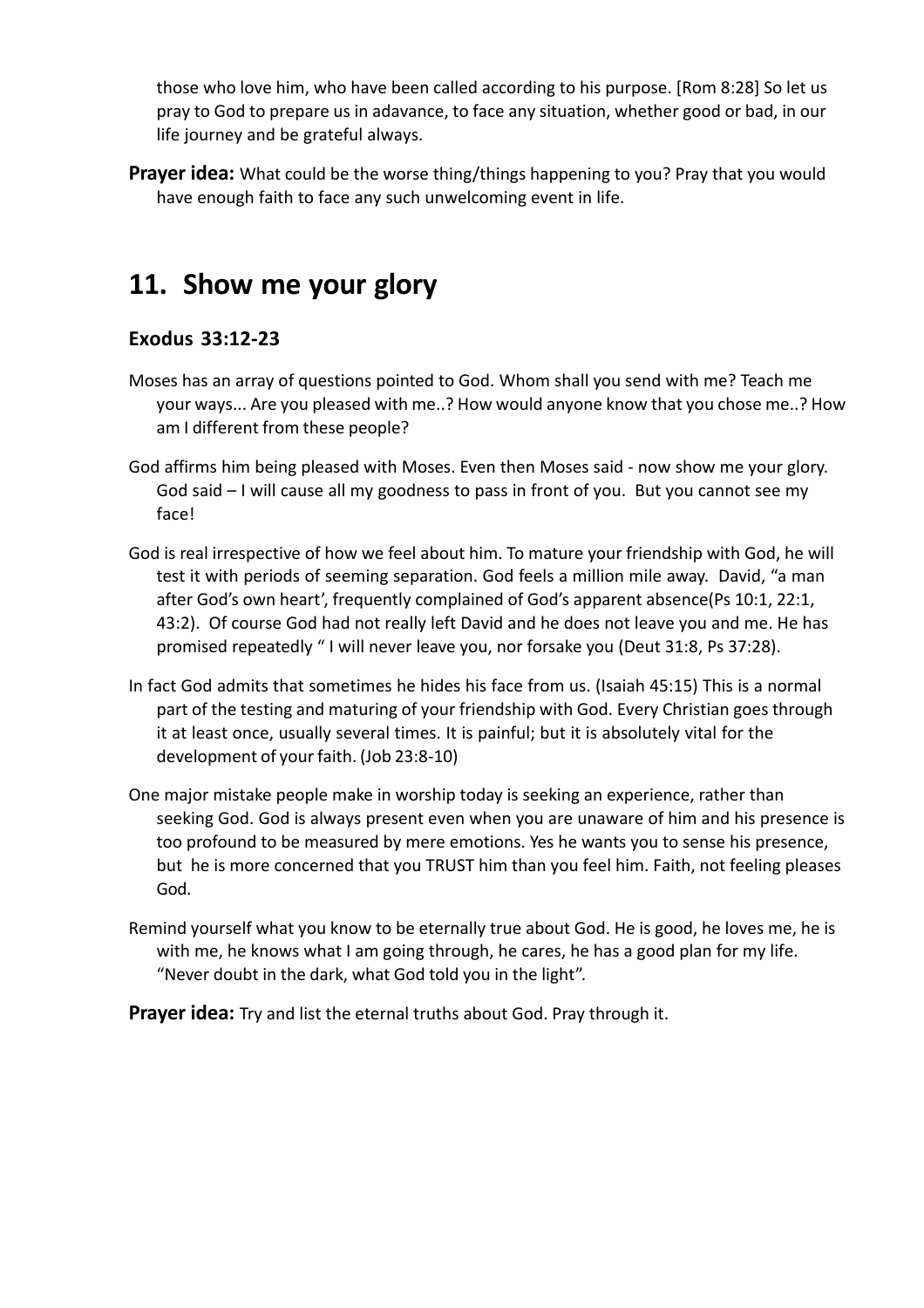# **12. A violent Jordan**

#### **Joshua 3:1-17**

- The scripture here has enough inspiration to give us faith throughout our whole journey of life. Sometimes when we look at the promised land of God, we think it is never possible for us to cross our overflowing sinful 'rivers' and reach there. But then Joshua reminds us here that by making some changes in life, God would bring his miraculous days of peace, love and goodness into our life. What are those changes? The scripture gives us soem clues; unity, obedience, consecrating ourselves, completely united with the plans of leaders etc. are those changes.
- God expects us to be completely united in mind and purpose. God never expects anything that is not possible from us. God expects obedience in us, which, God knows is possible. He never comes up with some superhuman expectations. Just like we need water, air and food, we need purification also. We cannot move on with impurity for a long time. Submision to His leaders is a command from the Lord.
- When the Isralites made changes according to God's expectation, God brought amazing victories among them. They could cross the Jordan when it is overflowing, which is impossible to do in ordinary circumstances. While we turn our hearts towards God and his expectations, we will also see the violent Jordans in our life are giving way. May God bless us all.
- **Prayer idea:** Acknowledge before God the areas in life you still find difficult to surrender.

# **13. The fall of the mighty**

#### **Joshua 6:1-21**

- Joshua made sure that he observed everything God told him. We see him getting up early in the morning to walk around the city of Jericho.
- God did told him to walk around the city of Jericho, but he did not tell him when. But here we see Joshua did that early in the morning. When God told Abraham to sacrifice his son Isaac, Abraham set himself out in the early morning. David prepares himself to be with the Lord in the morning (Psam 5:3). Jesus found himself praying to his father in a solitary place early in the morning. When do we find our time with God? In the wee hours of the day or would we postpone praying later? Postpone something tells that we are not interested in that, it is as equal as not doing it.
- They marched around the city for six days continuously, with no results as such. Yet they continued faithfully to the seventh time on the seventh day. Sometimes when we tried to help someone to become a disciple, even after trying many ways with no apparent result or change in him, if we continue giving our best, believing that God would do great things, we will see great miracles taking place.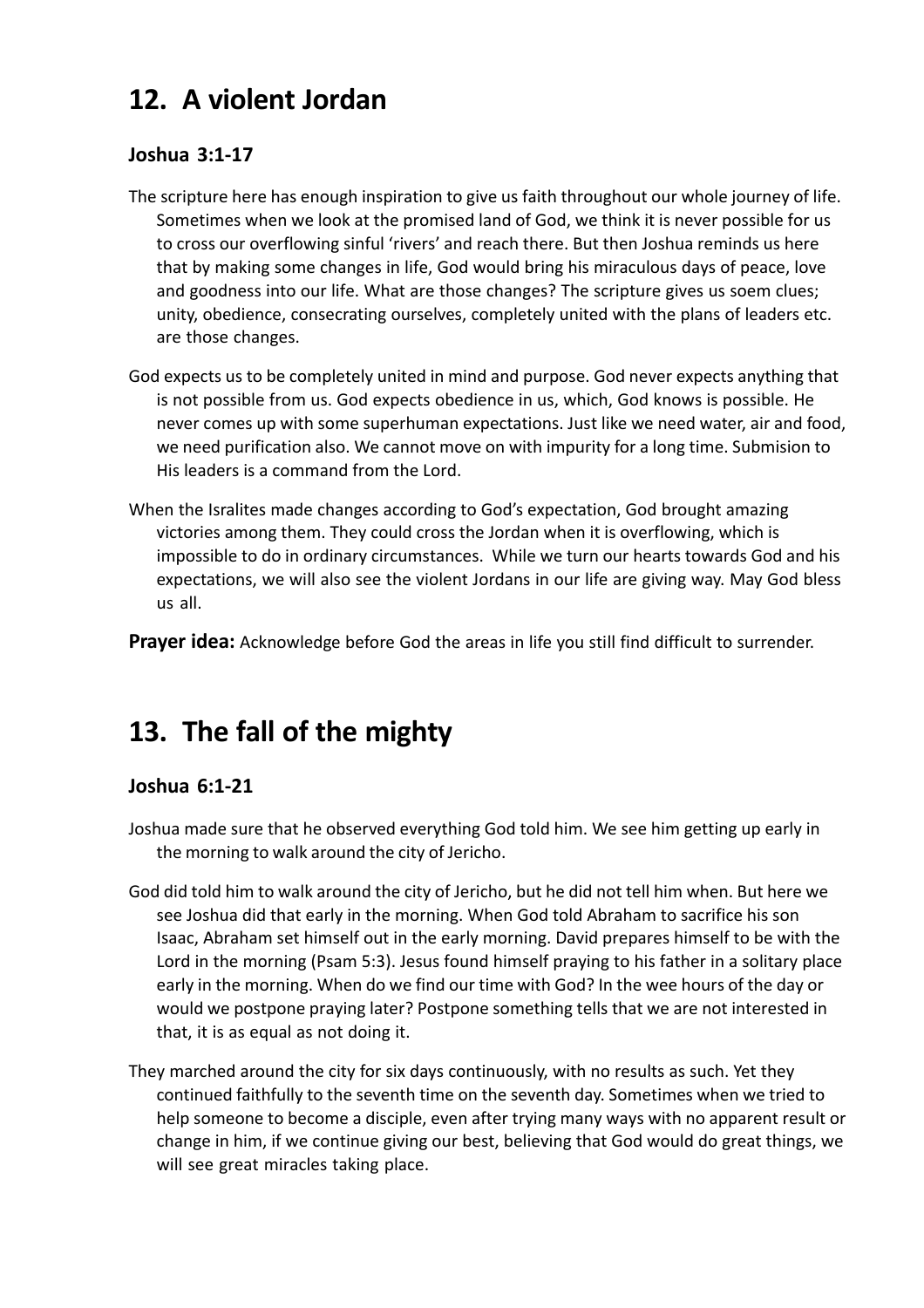- With regard to the things which are devoted to the Lord (often destroyed completely), Joshua warns them not to take anything from it (v18). Things which are to be destroyed, like sin, we should also take a hardline decision in our life. We should not take anything in our heart, in which God is not pleased.
- Colossians 3:5-10; God tells us to put to death whatever belongs to the earthly nature. Let's take a decision to put death whatever belongs to the sinful nature within us.

**Prayer idea:** Have a time of detailed confession of sins.

### **14. The sun stands still**

#### **Joshua 10:6-14**

- The faith displayed here by Joshua in proclaiming it publicly in front people is notable indeed. I believe Joshua was a keen observer of God and his powerful deeds. This is a war which is impossible for Isralites to win with their might, is made possible by God. Joshua was there proclaiming his faith in God, that God would win the war for them, in front of all the Isralites - so that they can put their trust in God.
- On the day when Joshua said, to the Lord in the presence of Israel: "O sun, stand still over Gibeon, O moon, over the valley of Aijalon", God answered his prayer, like never before. The sun stood still and the moon stopped.
- Today, when we believe in the Lord wholeheartedly and when we are intense in proclaiming our faith in front of others, we will see many miracles taking place. We will see many people put their faith in Jesus and we will see God's name be glorified.
- Let's make a decision today to share our faith to people around us and also to thank God in prayer for all the great things he had done in our life.
- **Prayer idea:** Decide in prayer to do something radical, out of pure faith for Jesus.

## **15. Gideon's encounter with the Lord**

#### **Judges 6:11-23**

The angel of the Lord appeared to Gideon and said the Lord is with you mighty warrior. Gideon was in hiding at that time. And Gideon questioned God about the problem that he & his nation faced and God's apparent lack of help. What he didn't acknowledge was the fact that the people had brought upon themselves when they decided to disobey and neglect God. It is very easy to overlook personal accountability & blame our problems on God & others.

Unfortunately this does not solve all the problems.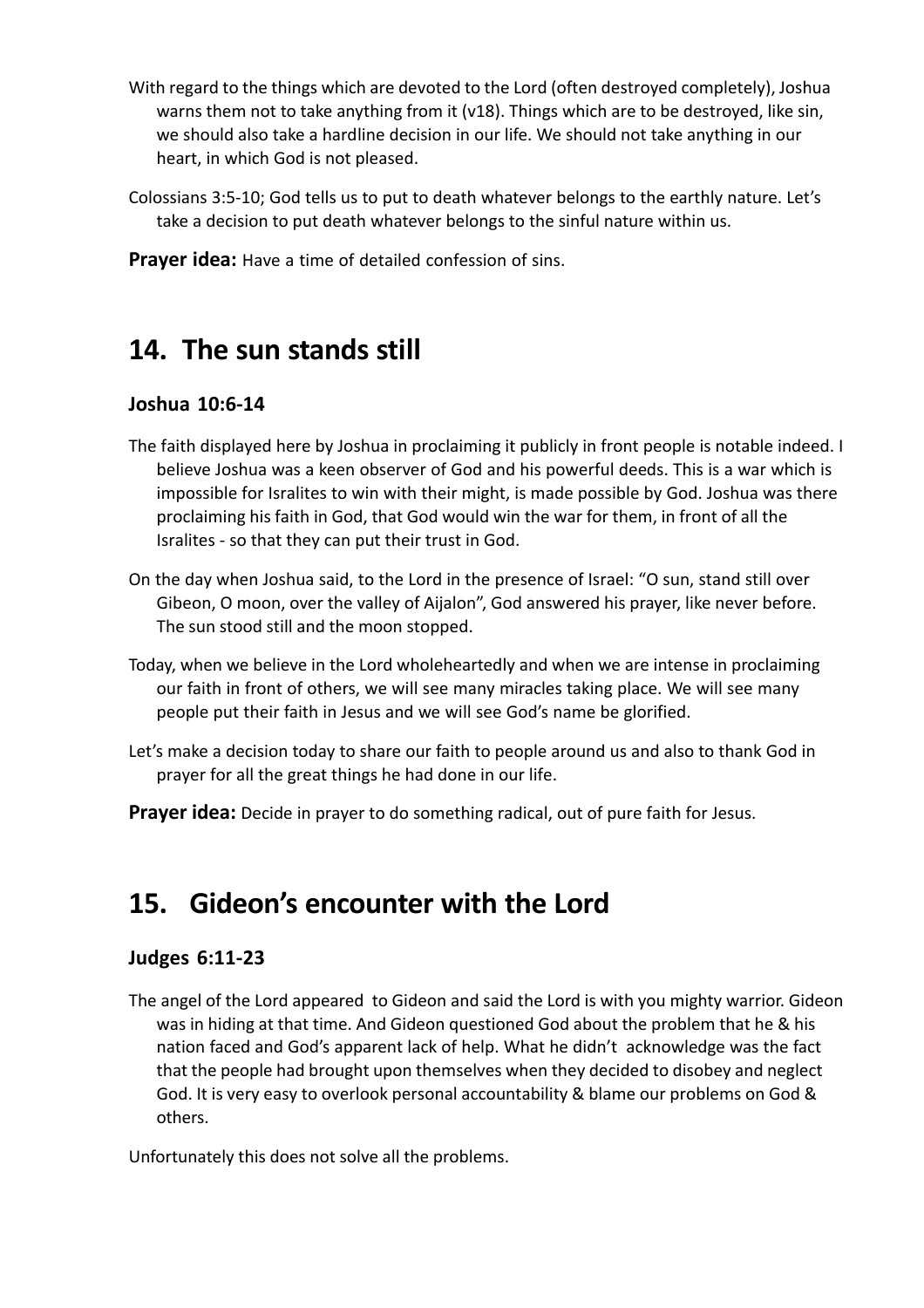- It brings us no closer to God. And it leads us to very edge of rebellion & back-sliding. When problems come the first place to look is within. Our first action should be confession to God of sins that may have created our problems. In V 14-16 "I will be with you God told Gideon" and God promised to give him strength he needed to overcome the opposition. In spite of this clear promise for strength Gideon made excuses seeing only his limitations & weaknesses. He failed to see how God could work through him.
- Like Gideon we are called to serve God in specific ways. Although God promises us the tools & strength we need, we often make excuses. Don't spend time making excuses instead spend it doing what God wants. God had to assure Gideon "Peace! Do not be afraid you are not going to die."

God has to assure us on & off to keep us going.

**Prayer idea:** Ask other brothers/sisters in the family group how you behave when you are disturbed. Get them to help you.

### **16. Destroy the old and Build the new**

#### **Judges 6:25-32**

The Lord said to Gideon "Tear down the altar to Baal. Then build a proper kind of altar to the Lord your God." And what God told Gideon, God tells each of us.

#### **Colossians 3:5, 12**

- Destroy: Whatever belongs to the earthly nature: sexual immorality, impurity, lust, evil desires and greed
- Build: As God's chosen people, holy and dearly loved, clothe yourselves with compassion, kindness, humilty, gentleness and patience.

#### **Ephesians 4:22-24**

Destroy: Your old self, which is being corrupted by its deceitful desires;

Build: to be made new in the attitude of your minds; and to put on the new self, created to be like God in true righteousness and holiness.

#### **Romans 6:11-13**

- Destroy: Count yourseves dead to sin, do not let sin reign in your mortal body so that you obey its eveil desires. Do not offer the parts of your body to sin, as instruments of wickedness.
- Build: Count yourselves alive to God in Christ Jesus. Offer yourselves to God, as those who have been brought from dealth to life; and offer the parts of your body to him as instruments of righteousness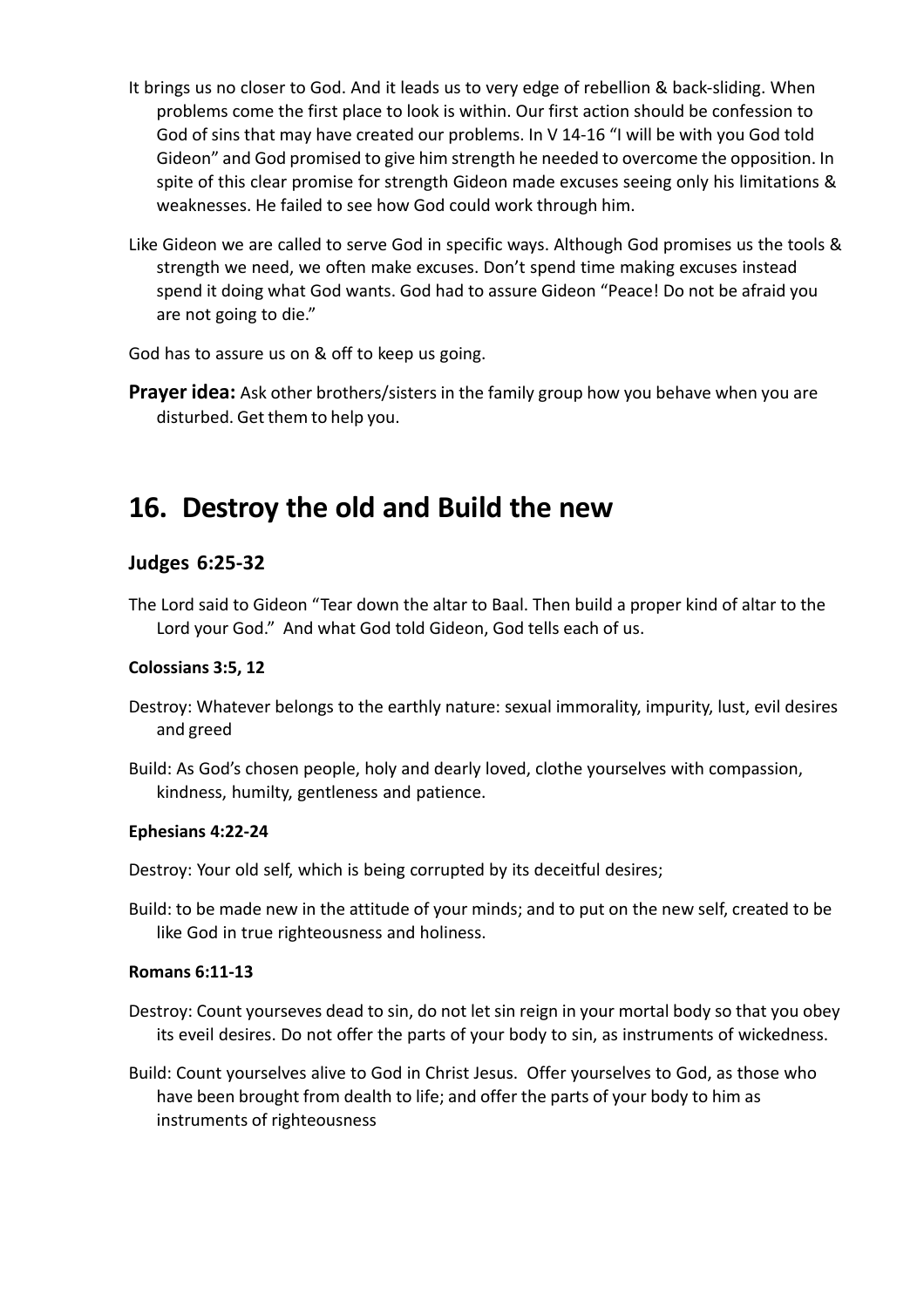#### **Romans 8: 13**

Destroy: the misdeeds of the body.

Build: Be led by the Spirit.

- This is what repentance is all about, tearing down our worldly altars, and building a proper altar to our God. And Gideon did as the Lord told him.
- Look at the world's response in vs 30. *"He must die, because he has broken down Baal's altar …."*
- The world may not respond to our repentance any better. Jesus says; *"If you belonged to the world, it would love you as its own. As it is, you do not belong to the world, but I have chosen you out of the world. That is why the world hates you.*" (John 15:19). *"In fact, everyone who wants to live a godly life in Christ Jesus will be persecuted."* (2 Timothy 3: 12)
- **Prayer idea:** Take an inventory, see if there are any idols of your old self still remaining to be destroyed.

### **17. The birth of Samson**

#### **Judges 13:1-25**

Let's thank God for giving us this morning to prepare us more equiped as we get more deeper with his holy scriptures.

#### *A woman blessed by God (Judges 13:1-5)*

- God was moved by her prayers enough to send an angel towards her help. Through his angel God told them how to live and be prepared (Just like what he did with Sarai earlier and Mary later). God made her to understand that the one who is yet to come from her would lead his people. Isn't it amazing that God has already chosen our children to be his children, even as he gave them for us!
- *Unity brings forth God's blessings (Judges 13:6-10)*
- The wife of Manoah shared everything with her husband in communication. So she talked to him about the angel and what he said. We should imitate this, we should be able to have open communications. He went with his wife to God again and asked God how they should rear the boy child. To whom do we ask, how we may bring up our children?
- *God protects his blessed (Judges 13:15-25)*
- Manoah and his wife were grateful to God for everything he had done. They followed his instructions whole heartedly. Let's follow God whole heartedly as well, so that God's blessings would flow into our life.
- **Prayer idea:** Think how you want your family to be like in the future. Find out how you can reach there.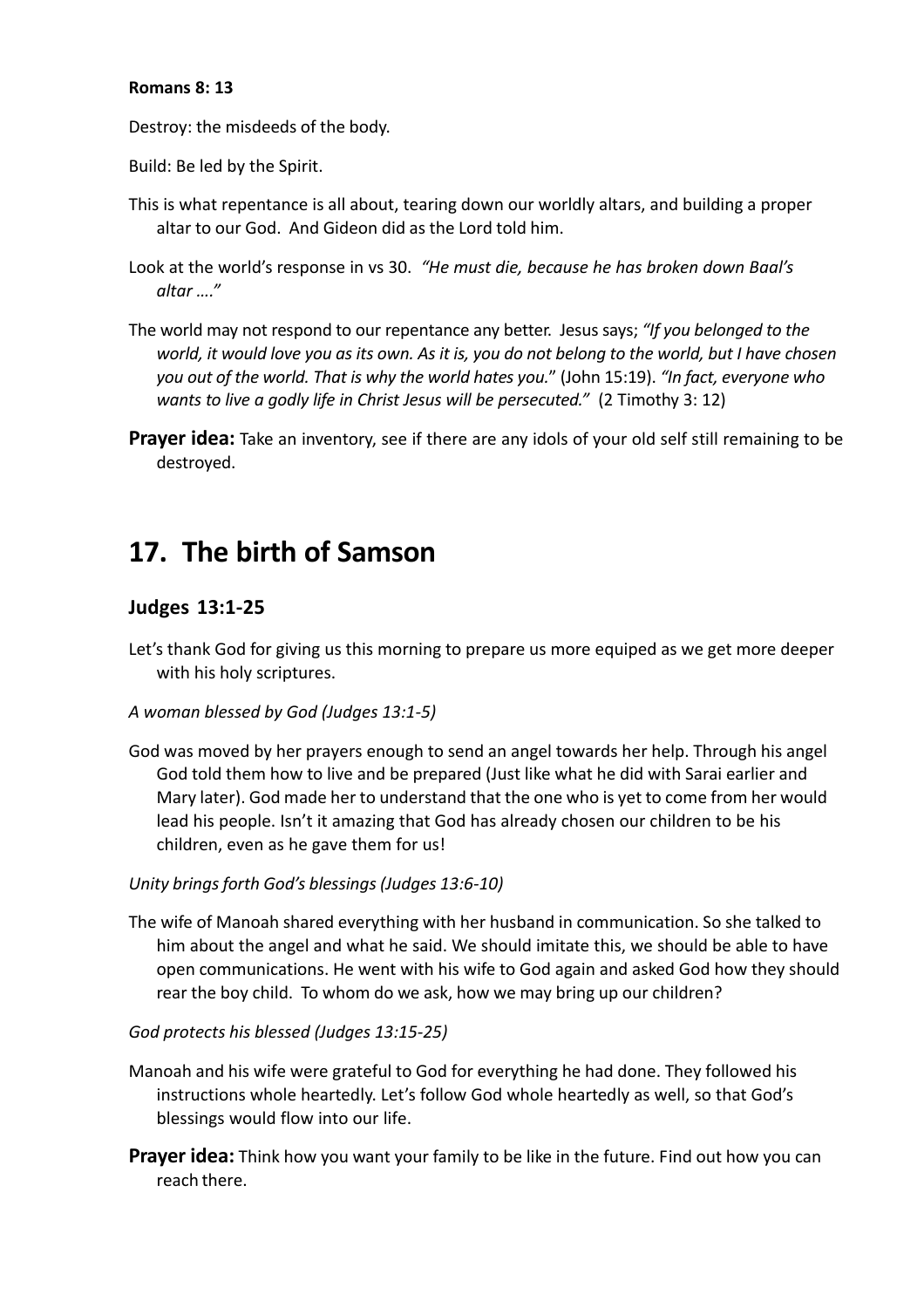# **18. Victory in surrender**

#### **Judges 16:23-30**

- Samson led Israel for twenty years. He was very strong, he could kill a young lion with his bare hands. We see him facing his enemies all by himself most of the time and being victorious in the battle. But here we see a weak Samson, sadly.
- Samson's unshaved braids of hair was the secret of his power. But when he submitted himself to the wickedness of the woman whom he was living with, he lost it. Though he was sure about his lost, he prayed to God with all his faith. With that faith he did act also. So he could destroy more enemies of Israel on his death, than the ones he defeated while he was living. We can relate to him also in this matter of faith. Truly, the power we have is our faith. We have done many great things in our life, just because we had faith. Yet at times, we lose our faith, by getting attracted to the world and its lures. May be you are in a situation where you have lost your faith, now. We can learn from the life and faith of Samson.
- When he was on the verge of losing everything, even his life, he found his trust in God and he could muster his faith as well as his strength. We do have the opportunity to muster our faith, and courage, so that we will be able to do great things for God - the things we always wanted to do. Let there be a beginning.
- **Prayer idea:** Take an inventory of your faith? What are the killers of your faith? Take a decision to overcome those killers of faith.

# **19. The Right Choice**

### **Ruth 4:13-17**

- Ruth, though she was a gentile, she decided to throw away her ancestral family and relationships so that she would be faithful to the God of Israel and her late husband's family. God blessed her and made her to be a part of the geneology of Jesus. There are many characters we come across in this chapter, from whom we can learn many things.
- Elimelech, Mahlon, Kilion (Ruth1:1-5): When there was a famine in God's land, Elimelech ran away to a greener pasture with his wife and children - couldn't wait for God to act. They settled there, sons got married, yet unfortunately all the men died. Do we run away too, when we see greener pastures other than discipleship?
- Naomi: She lost her basic needs as a woman love and security. When their life turned out to be bitter, she told her daughter-in-laws to return to their fathers' house, he herself was intenting to do that. Her faith in God was stable.
- Orpah: Both the girls had the same choice to make. Yet when it comes to the matter of a safe future, Orpah turned away. When future chances looks grim, what kind choices would we make?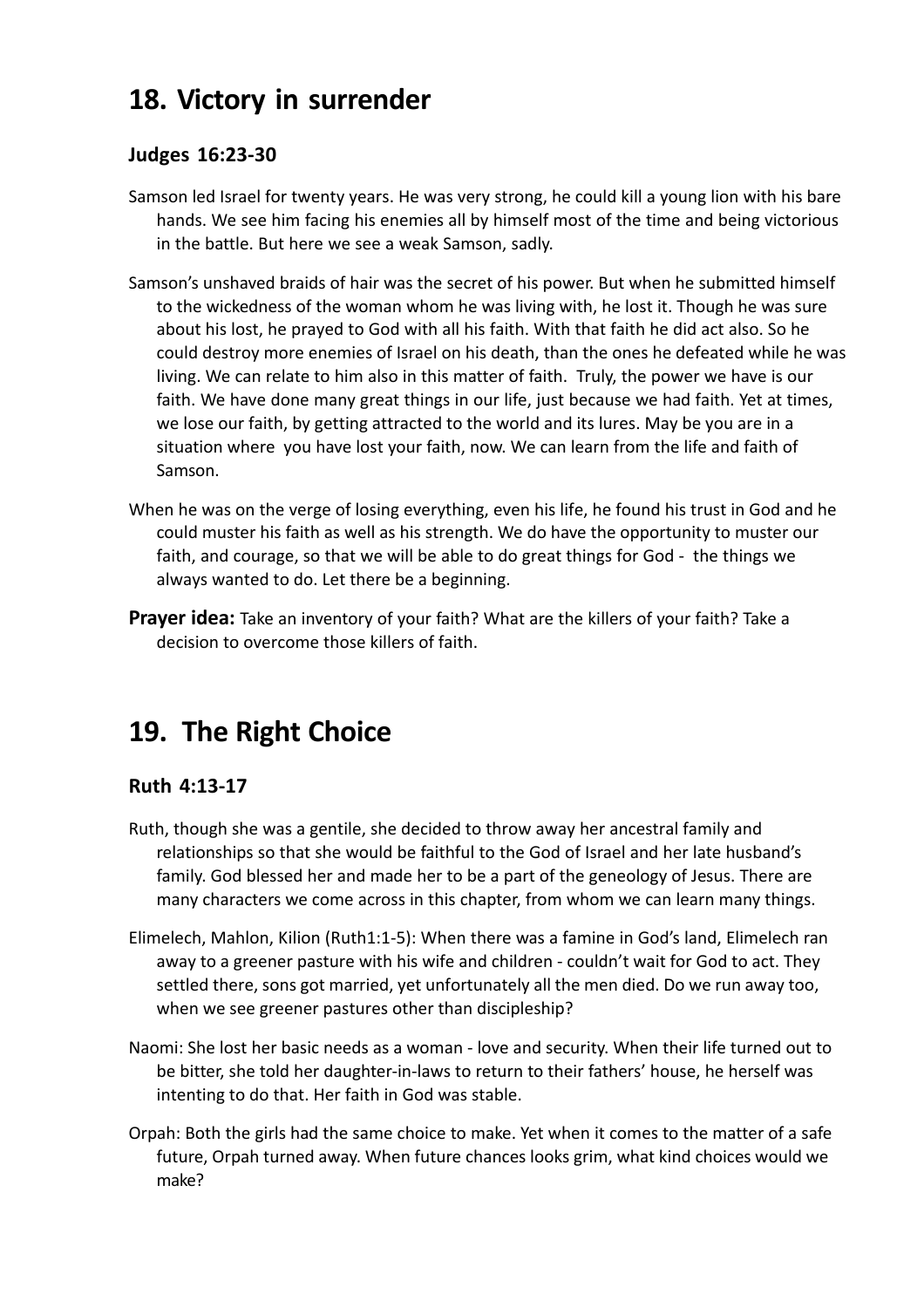- Ruth: She got familiar with the God of her husband's family, whom she knew nothing about. She decided to be faithful to Him. Throughout the book we see her as a sincere person, who would discuss everything with her mother-in-law and faithfully obey all her instructions. Do you think are these the qualities a disciple of Jesus should acquire?
- When she chose to be what is right and do what is right, God did what is right with her too. God chose her to be a great great grand mother of our Savior.
- First kinsman redeemer: What did he lost when he said no to redeem Ruth and her husband's name, because he thought it would not be profitable for him? He was taken away from the geneology of Jesus. Bible does not even mention his name.
- Do we escape or turn down our spiritual responsibilities when there is no one to acknowledge and appreciate?
- Boaz: From where he got such a sense of responsibility? (See Matthew 1:5) Surely from his parents. It was not an honorable thing in the society for Salmon to marry Rahab. But when he chose to do what is right, his son also decided to choose what is right.
- When it came to the matter of choosing for the sake of God's kingdom, Salmon & Rahab and Boaz & Ruth chose to do what is honorable before God and God in turn made their lives beautiful. Let us remember that we are also chosen to be part of the geneology of a generation which belong to God and his Kindom.

**Prayer idea:** Thank God for the great qualities of the disciples we know. Share to them also.

### **20. I come in the name of the Lord**

#### **1 Samuel 17:41-50**

Scripture here says how David, a shepherd defeated the mighty Goliath.

- Goliath, a Philistine is a great warrior well trained in battle right from his childhood. Verse 4 to 7 talks about his gigantic figure and the armor he was wearing! Believe it or not, as per the scriptures the weight of his armor was around 110 kilograms! Even a mere look at him can terrify people.
- Now David was a young man taking care of the sheep in his father's household, gentle but yet had enormous zeal, zeal to protect his sheep and the zeal not to defy anything that belongs to the Lord.
- When the Philistine challenged Israel, David was vehement to protect his God's own people. He was never terrified by Goliath's armor or his huge appearence but he was innocent enough to have his full trust in the Lord and brought the mighty philistine down with just a sling shot! David knew he need not require a big sword or shield to protect him but instead went forward in the 'Name of the Lord' with whatever he had and defeated the philistine!
- Verse 37 & 47 teaches us how far "faith in Lord" can change a man's life; giving him confidence from nowhere and enables him to do great things for God! No matter if you have BIG problems in front of you today like the Goliath here, all you have to do is trust and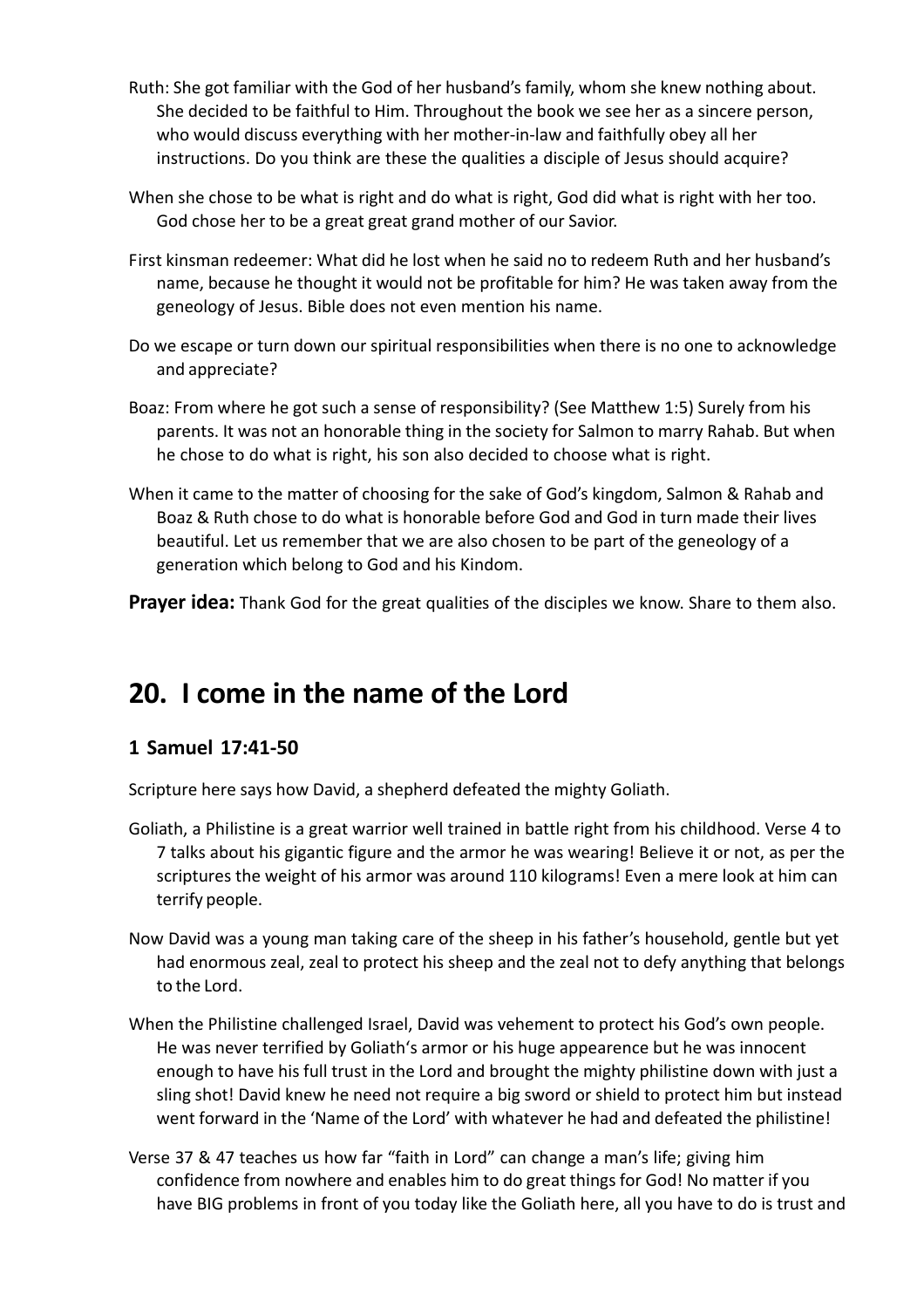believe that you have a BIGGER God who looks down on your problems which are very small to Him. God has the authority to bring your problems DOWN and Lift you UP. Think about your faith in God today. Do you really trust Him like David did?

**Prayer idea:** David was diligent in taking care of his responsibilities. What responsibilities you can take up to make the church glorious? What ways you can be more diligent in taking care of the responsibilities you have now?

### **21. Obedience and Faith**

#### **1 Kings 17:1-8**

- Ahab, the Judean king was a wicked king, more wicked than any other king who reigned before him. God opposed him through Elijah. Elijah calls out .."Jehovah is the king of Israel.. (17:1, 18:37)" We see John, Joshua and Paul calling out the same thing (1 John 4:15, Joshua 24:15, Acts 27:23).
- When we believe that Jehovah is the only God and Jesus is the only Savior and when we obey faithfully our Lord, God works miracles, even when the situations are similar to a drought. When Elijah did that, there was a severe famine throughout the land. God had intended this to save Elijah from the hands of the wicked king Ahab.
- We don't see crows handle food neatly, yet when it come to Elijah, they brought for him bread and meat - may be from the palace of Ahab!
- Again we see that the ravine of Kerith was dried out also. It happened to him so that his trust would be in the living Lord not on raven or ravine. Sometimes God bring those times of drought in our lives, only to get us focussed on God. When God called Elijah to go to Zeraphet and Carmel, Elijah obeyed and his obedience brought him to witness God's amazing glory.
- When Paul stood strong for the Lord and his call, though he was caught up in a shipwreak, he was saved - also those who were with him. His call was to go to Rome so that he could appear before Caesar and testify his faith in Jesus to the king. When he decided to heed the call, not olnly he was saved from a life threatening shipwreak, but also he could testify his faith to Caesar. A double blessing, indeed.
- **Prayer idea:** What make you grumble against God in the past? What can shatter your faith? How would you overcome it, if it occurs again.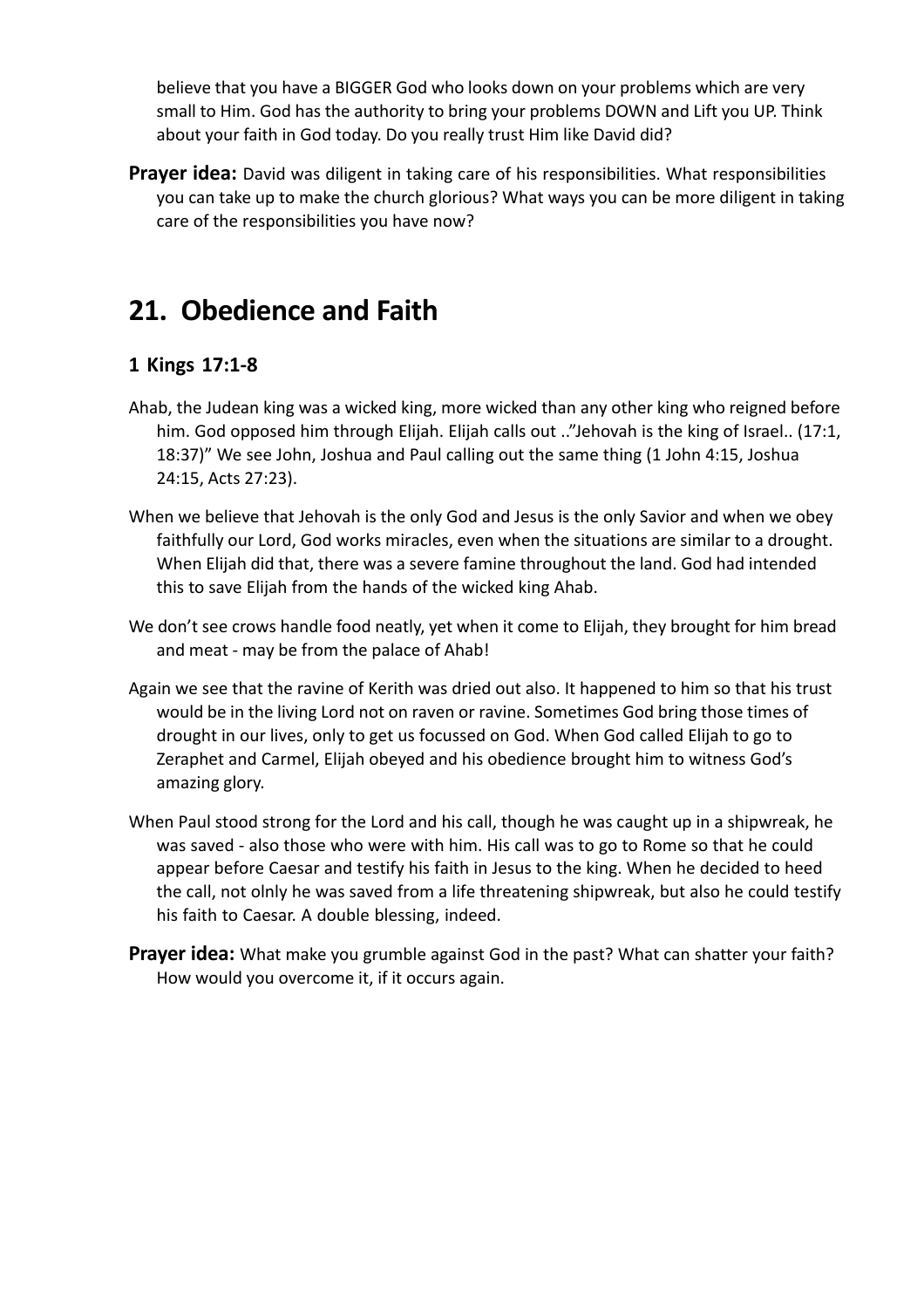# **22. The Widow at Zarephath**

### **1 Kings 17:7-16**

*Let us meditate (M) on some points of the portion of scripture here and talk to 'Our Father...'*

- *v7-Should the Brook had to dry up?* (M)-Did God want to disturb nature? Does he wanted to respect Elijah's word? Why God did not move the prophet to a better place? (Is it to protect him from enemies, or to share his faith with the widow?) God is not vindictive or hostile to the suffering of Elijah or the widow & her Son. He want them to have more faith/ obedience. He was training them for big miracles.
- *v8-Why then the word of the Lord came to him?* (M)-God talks to his prophet, even though he can speak to anyone, He chose his anointed prophets.
- *v9-Why 'go at once' to this pagan place Zarephath of Sidon to stay; why this pagan widow to supply him food?* (M)-Immediate Obedience ('go at once')? Israel was under severe curse for 3**½**years. God command the widow to give Elijah food. Jesus quote this incident to explain God's mercy (Luke 4:25-26). She said her son will die soon? Will any parent allow their child to die? God, our Father did this difficult thing by giving Jesus on the cross. How does God's promise to Elijah comfort us in our worries?
- **v12-Why is She saying,** *'the Lord YOUR God'?* (M)Being a pagan for these many years, she has not taken Elijah's God to be her personal saviour yet. If she accepts the true living God as her own God, the blessings would be immeasurable. What worries you? Why?
- *v13-How come Elijah is giving her the assurance to her life?* (M) His faith in God; Elijah didn't go along with her but told her to go home first. Allowing her own faith to be put into action.
- *v14-Now why is Elijah telling her about the God of Israel?* (M) Sharing his faith to her. How did the widow show faith in God's promise? What promises does God make for you?
- *v* 15-How come there was food for Elijah & her family every single day? (M) she went away confidently & did what Elijah told her. (Obedience). God gave her "manna" from heaven even while he was withholding food for his people.
- **v16-Where is the ultimate Victory/Joy/Peace?** (M) In God's Word; *Faith* in His PROMISES. The widow cried, "...the word of the Lord from your mouth is the truth." She made a confession that the Israelites had failed to make (v24).
- "For no matter how many promises God has made, they are 'Yes" in Christ. And so through him the 'Amen' is spoken by us to the glory of God" (2 Corinthians 1:20). Our heavenly Father's promises defeats our worries. Claim them with faith, Amen.

**Prayer idea:** Meditate on the above questions.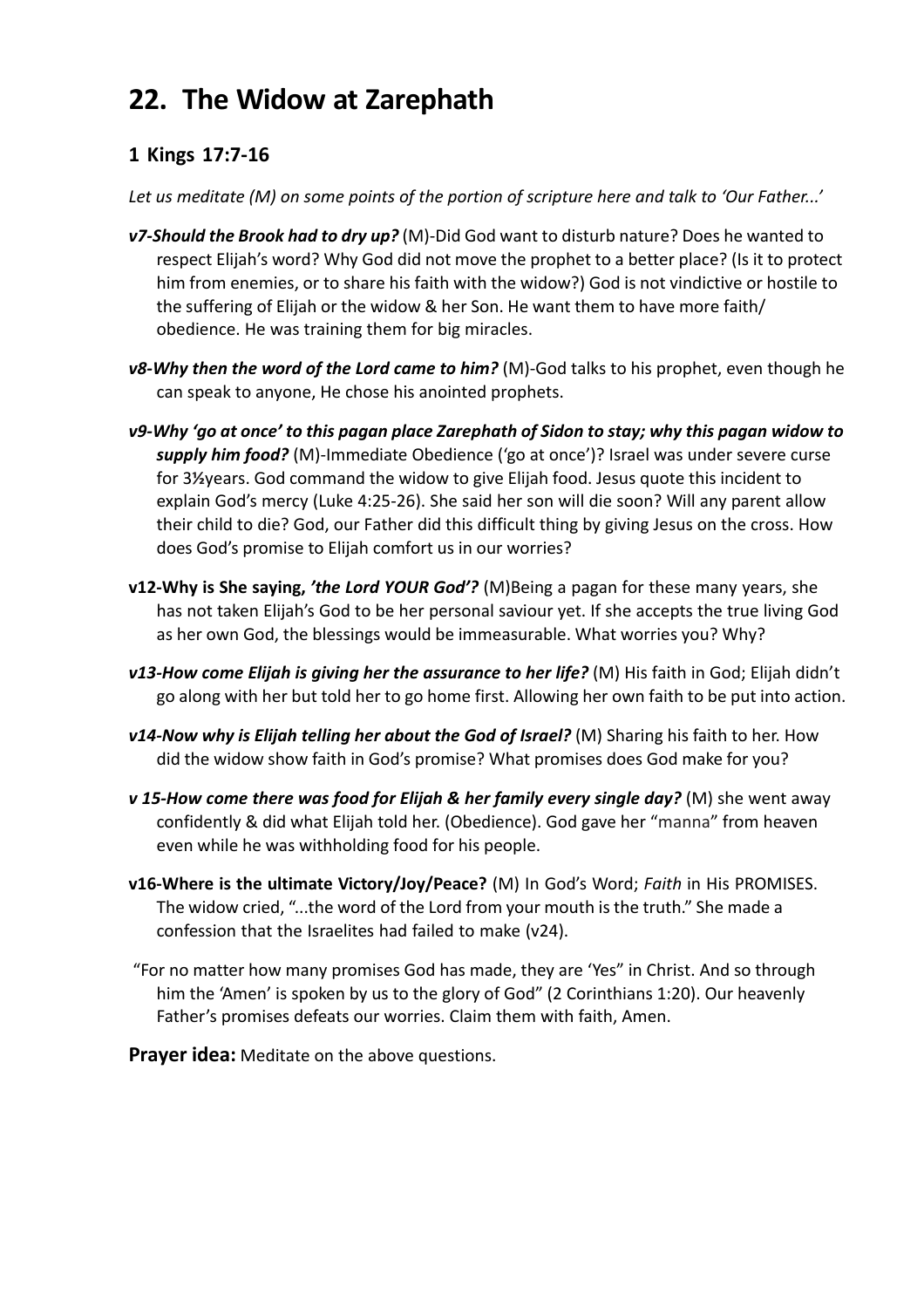# **23. The second chance**

#### **1 Kings 17: 17-24**

- Is there any other miracle better than this one the dead come back to life again? The Lord God formed the man from the dust of the ground and breathed into his nostrils the breath of life, and the man became a living being (Genesis 2:7). When the Lord takes this breath back, man dies and becomes dust.
- Few in the Bible got back from the chilling hands of death the boy we see here, son of the Shunammite woman, Lazar, daughter of Jairus, son of the widow from Nain, Tabitha, Euticus and Jesus. Let's look at today's scripture.
- When the child died, the first thing that came to her mind was her sins (v18). But now she was trying to blame Elijah for the loss of her child, we can't see her turning to repentance. When we turn against the one ordained by God, we condemn God himself. What do we do when hardships struck us, blame God or our fellow travellers? Or do we look into our own hearts and the things we need to change?
- The man of God here, turned towards God while he was faced with criticisms, and he prayed. God answered his prayer, the boy got his life back. Seeing this, the woman turned sober. She was turning towards God and his words (v24).
- When we are faced with accusations and criticisms, let us also turn towards God with a prayerful heart. Let us follow the example of Jesus, he prayed with loud cries and tears. let us make his words come true in our lives. "I tell you the truth, anyone who has faith in me will do what I have been doing. He will do even greater things than these (John 14:12).
- **Prayer idea:** Praise Jesus for the "I am..." claims in the gospel of John. (Eg. I am the bread of life)

### **24. Fire from the Lord**

#### **1Kings 18:30-39**

- Elijah rebuilt the altar on Mount Carmel, and then He had called the people who watch him keenly to make a decision. He poured enough water to drench the offering, the altar of 12 stones and the trench around - no foul tricks here. Then he called the Lord, "Answer me, O Lord, answer me..." (Vs. 37).
- What a contrast here between Elijah and the priests of Baal. The priests of Baal ranted, raved, danced, sliced themselves with knives, and went half out of their minds trying to make Baal answer. In contrast, all Elijah did was a sensible, sincere, believing prayer. He is convinced that the Lord would answer. God keep his ears tuned to our pryers.
- Why should Elijah pray some people wonder! Because, God know what is at stake here on Mount Carmel! - they think. Prayer is the inseperable link in the chain by which God realises his promises.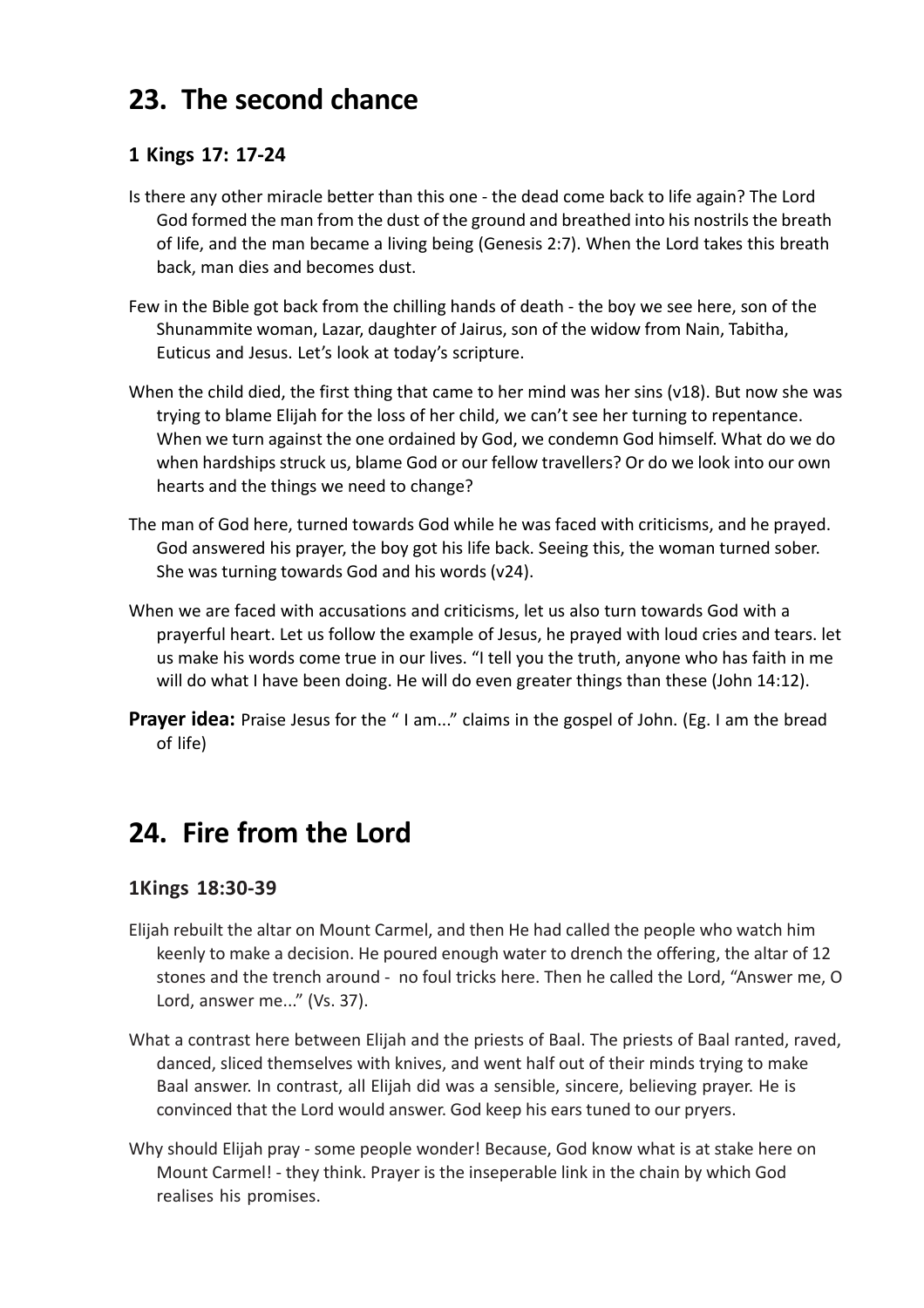God did answer the prayers by sending fire earlier also. Fire came from the Lord after the tabernacle was first built and consecrated to the service of the Lord (Lev 9:24). When the temple was consecrated, after Solomon's prayer, fire once again came down from heaven (2Chron 7:1). When King David repented of counting the fighting men of Israel the Lord sent down fire from heaven (1Chron 21:26). God answer prayers.

Elijah asked for four things in his prayer.

- First, "**let it be known today that you are God in Israel**" (vs. 36). Second, "**let it be known ... that I am your servant**" (vs. 36). Elijah had been defamed and hunted by everybody because he speak about God.Third, **"let it be known ... that I ... have done all these things at your command**" (vs. 36). He wanted the people to acknowledge that he was faithful to God's commands. And fourth, "**Answer me, O Lord, answer me, so these people will know that you, O Lord, are God, and that you are turning their hearts back again**" (vs. 37). Elijah hope that if the Lord answered by fire the children of Israel would answer back in faith and belief - that was the whole reason for the confrontation on Mount Carmel.
- The Lord spoke and He **spoke loudly**. He **spoke clearly**. He spoke **convincingly**. The people of Israel witnessed the fire. They knew what it meant. **So they fell to the ground before the altar of the Lord and cried out, "The Lord–he is God! The Lord–he is God**!" (vs. 39).
- **Prayer idea:** Enlist and pray at least 5 specific requests which you want God to fulfill in 2013.

## **25. What are you doing, Elijah?**

#### **1 Kings 19:9-18**

- Elijah has turned out to be a grumbler here, ever after God doing great things through him just recently. But God was not finished with Elijah, God never thought Elijah is over.
- God told him to go to the mountain, yet Elijah confined himself in the cave. Both the powerful wind and the earth quake were incapable of expressing what God wanted to tell Elijah. Neither it could console Elijah. But when he heard the gentle whisper, Elijah came ou of his cave where he confined himself. God had the same question which he asked before. "What are you doing here, Elijah?"
- Do our soul ask ourseves this question, when we lie down to sleep everyday? What I was doing today? Do you try and avoid this question, like someone who lost his capacity to respond? Can we find enough excuses which is valid before God?
- When Elijah complained about his loneliness, God gave him Elisha as a companion. When he complained that Israel had rejected God and there is no point in preaching to them, God provided him 7000 prophets who never bow their knees before Baal. When Elijah complained that the king wants to take Elijah's life, God told him to appoint Jehu, who later eradicated Baal worship in Israel. When he complained that his life is in danger, God did not allow him to see death, he was taken up to heaven alive. God was not finished with Elijah, for sure. Do you think God has finished with you?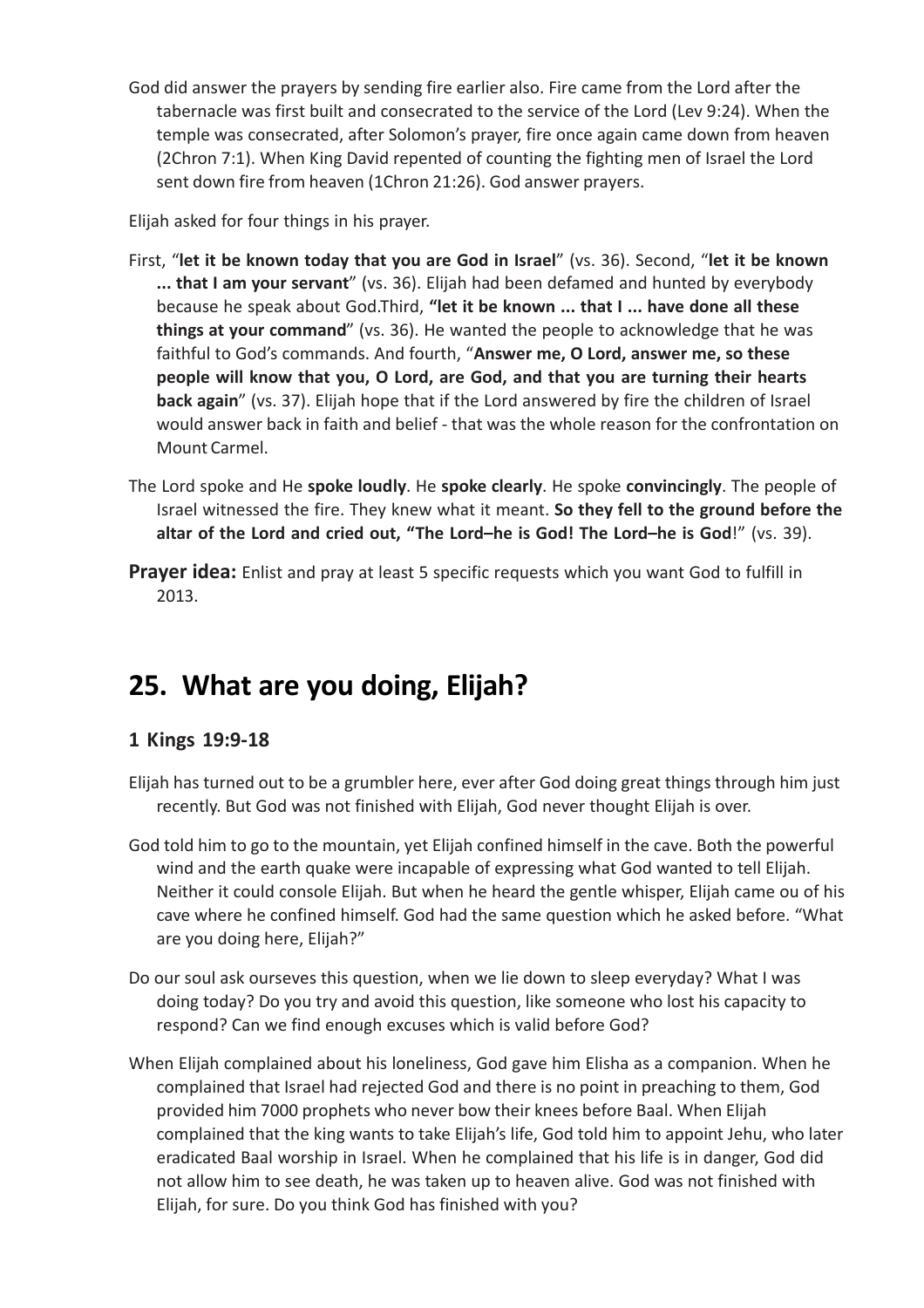- Let's go to God today, praying earnestly for giving us the faith that we believe every good things has started all over again in our life, not ended.
- **Prayer idea:** What are your dreams for God and his kingdom? Rekindle those lost dreams. If you don't have one, repent and start having dreams.

## **26. Noble Relationship**

#### **2 Kings 2:1-12**

- Elijah was going to be taken up to heaven. He told Elisha, 'stay here, the Lord send me to Bethel'. 'As surely as the Lord lives and you live, I will not leave you,' said Elisha. Elisha did not want to leave his master Elijah.
- When the prophets of Bethel and Jerricho came to and told Elisha about the departure of Elijah, he told them not to talk about that. He knew what was going to happen.
- Dear brothers and sisters, what we see here is an amazing relationship of discipleship. Elisha wanted to be where his master Elijah was. Especially on this day, the most important day in his master's life, he definitely wanted to be together with him. He even warned those prophets who talked about Elijah to keep quiet.
- In this era of everyone makes an opinion about everything, mostly irresponsible comments, how do we respond to those statements. Sometimes it is about the leaders of the church or other disciples or about church or even about Jesus himself. When people/others make irresponsible comments, do we join with them and add our own flavour to it? When you see other disciples go through different situations in their life, would you approach those situations with faith? Would you tell the irresponsible 'company of prophets' to keep quiet?
- Let us give our best make our relationship with the ones who lead us in the Lord, like the one between Elijah and Elisha. Let us make discipling relationships a blessing, using every opportunity to become mature and complete, so that we will be able to join with Him when Jesus appear again to take us with him to heaven.
- Prayer idea: Have you ever hurt anybody's faith with a negative talk? Please pray with that person and make the relationship straight.

### **27. Imperishable portion**

#### **2 Kings 2:7-8 and 13-14**

Elisha (means God is salvation) was following the prophetic mission of Elijah. As God commanded on the mount of Horeb, Elijah went to see him in his field. Elisha was ploughing his field with 11 other men driving their pair of oxen, and he himself was on the twelfth pair. Elijah cast his outer garment on Elijah, as a symbol of transfering authority. Elisha went back home, sacrificed his oxen using the wood from the plough and gave a feast to all the men. Then he came back and became a disciple of Elijah.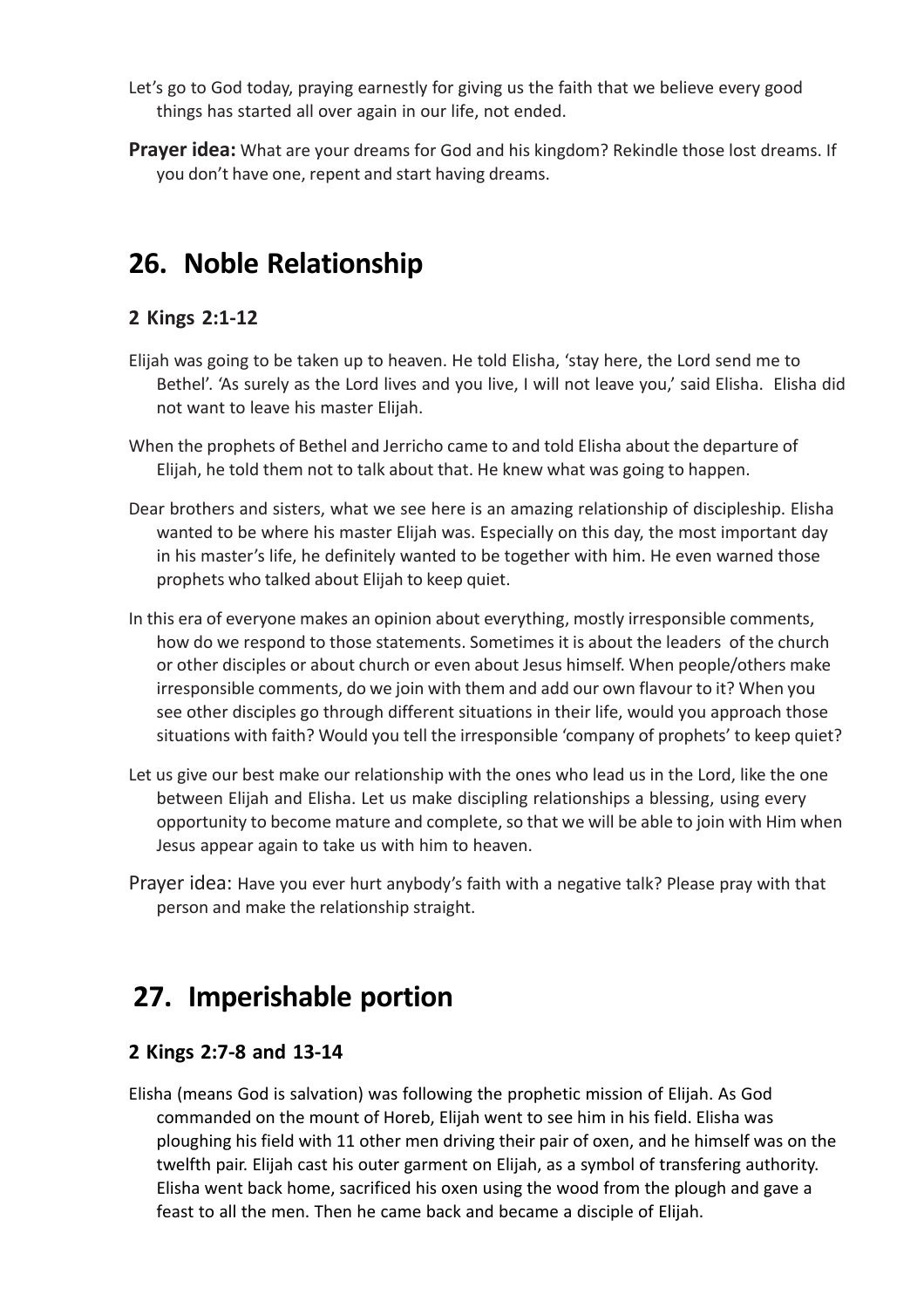- When Elijah said it was time for him to be taken up, Elijah replied with a strong 'I will not leave you', all the three times Elijah said it. He asked a double portion of Elijah's spirit. Who would have so much courage to take over the mission such a person like Elijah was holding? When Elijah was taken up to heaven, Elisha was receiving the double portion of his spirit. He came back from Jordan as the successor of Elijah.
- Now, it is true that the Lord chose Elisha to be the successor of Elijah. On the other hand, Elisha had a heart to serve the Lord and his people, he had zeal for the Lord and determination to serve him. So God blessed Elisha with the double portion of Elijah's spirit. What is our 'portion' in the church and in God's kingdom today? What are the 'portions' we ask from the Lord? Elisha could have asked and received many material blessings from Elijah. Instead he chose what would please God. The 'portions' of this world will fade away, but the 'portions from God will stay forever.
- **Prayer idea:** Do something with the people you are reaching out to. (Like give a gift or share a meal etc)

### **28. The widow's oil**

#### **2 Kings 1:7-8**

When we go through the up's and down's of life, lets look into this scripture and evaluate our life. The servants gave the king a description of the prophet, he could understand that it is Elijah. How are we been described lately?

### **2 Kings 4:1-7**

- This widow was open about her life and her struggles to the man of God and she followed what he told her to do. That made a great change in her life, a great victory. Do you do the same? Let us make a decision to be righteously open about what we go through, and be sincere in following the advices and instructions we receive. A humble and contrite heart brings forth God's wonderful miracles in our life.
- Let us look in to the great miracles God had done in our past and thank God for all that miracles. Let us keep our hearts humble and obedient so that we will be able to have a blessed life.
- **Prayer idea:** Pray with your discipler. Have a good talk about your life.

### **29. Life to the full**

### **2 Kings 4:8-17**

The life of Elisha gives a glimpse to what it takes to be a man of God. A man of God is someone who speak on behalf of God. He takes a stand as someone represents God. He had enough faith to do the very things God commanded through him. This well-to-do Shunammite woman recognised Elisha as a man of God. She called him for a meal once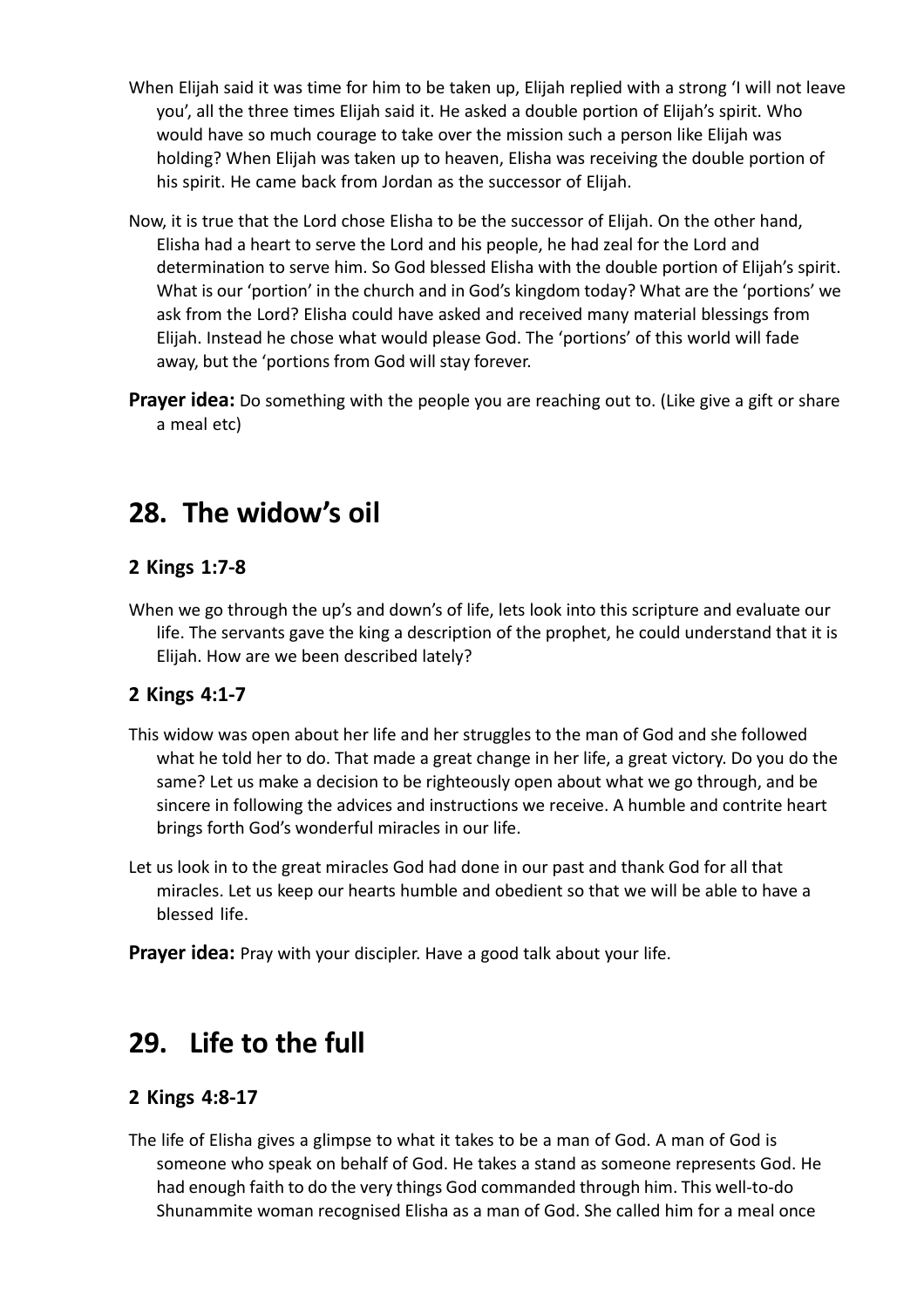and gladly have him for meals whenever he was passing there by from that time on. She spoke to her husband on behalf of this holy man and she made an upper room ready for him to stay.

- One day, when Elisha was taking rest in that upper room, he thought about giving something for his hosts as a reward. When he came to know that they were childless, he promised them that they would have a child by next year. Though her husband was well advanced in age, she did give birth to a child, as Elijah the man of God spoke. When they came close to Elisha, they came close to God also. They could get to know the Lord, later, and now even be blessed by the Lord.
- Did not God call us to live a life like that of Elisha, dear brothers and sisters? When people get to know us, should they be attracted to the Lord and get to know him? Should they come to know the scriptures through us, and receive salvation for their souls and God's blessings in their life? God did call us to proclaim the good news to the poor, bind up the broken hearted, proclaim freedom to the captives and release the prisoners from darkness. Let us believe that, let us live our life accordingly also. When there is hope, there is always a way.
	- **Prayer idea:** Make a list of possible people/friends you can study the Bible with. Pray and initiate with them one by one.

### **30. Faith that gives life**

#### **2 Kings 4:18-35**

- We see six characters in this part of the scripture. 1. The boy, 2. The Shunammite's husband, 3. The shunammite woman, 4. Elisha, 5. Gehazi, and 6. God
- The Shunammite's husband: He send the ailing child to his mother along with some servants. He thought it is the mother's responsibility to take care of the child. He stayed back in his field. This husband assumes spiritual matters like prayer, sacrifices etc are matters pertaining to woman.
- The Shunammite woman: She took responsibility for the child who is crying with pain. She went in search of the man of God with a trembling heart, opened up to him what was going on.
- Gehazi: A name-sake disciple. He did exactly what his master said, tucked his cloak in to his belt, took his masters staf, ran towards the child and kept the staff on the face of the dead boy. Nothing happened though. He was keen on following the masters commands, but his heart was missing, there was no faith. So there was no miracle.
- Elisha: Came into the house, closed the door behind him and he approached the boy. He prayed for the child, with lot of faith and lot of love. Because his heart was completely involved God did a miracle by giving the child its life back from the dead.

When there is faith, love, sincerety and intensity God loves to do miracles.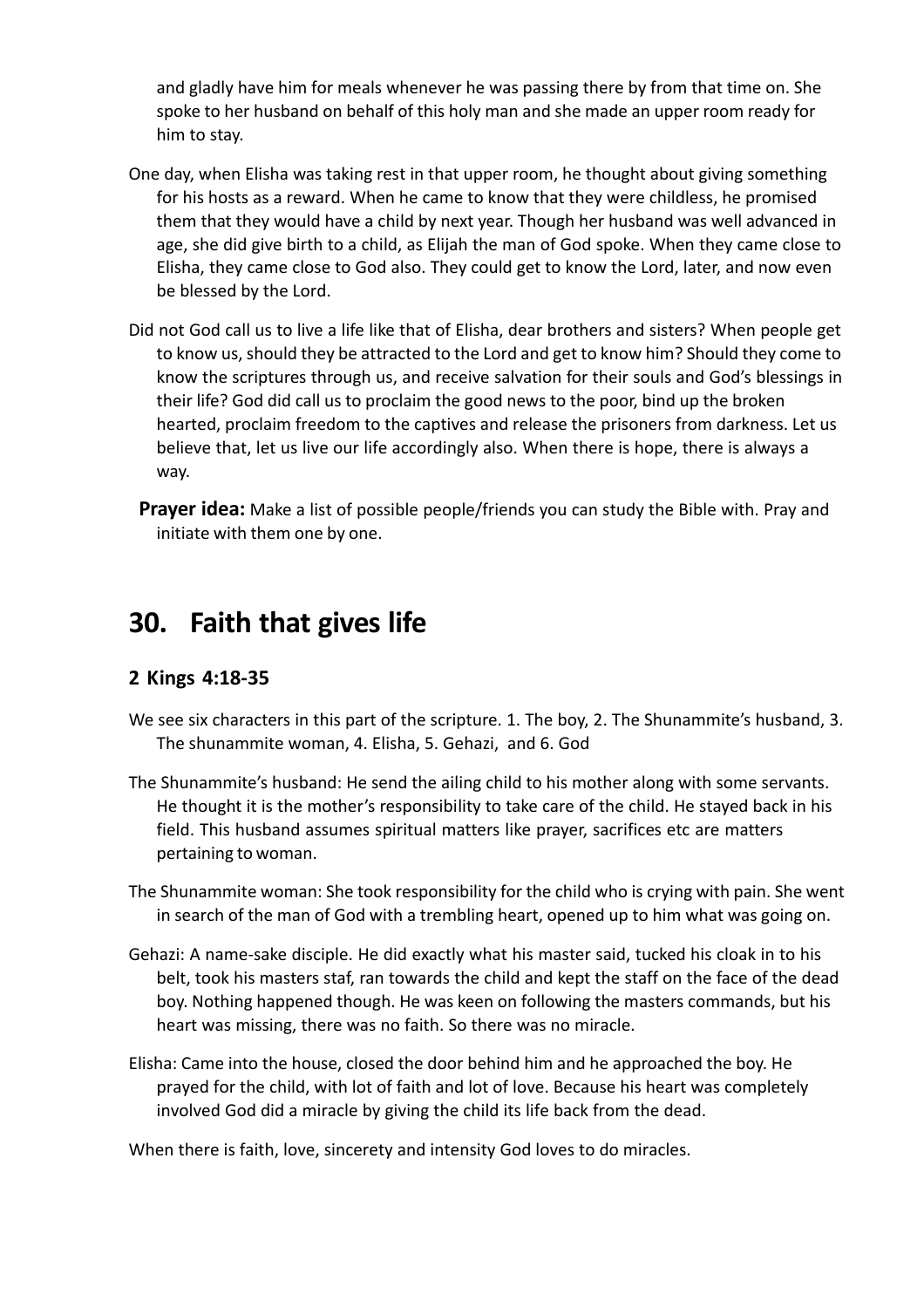There are so many children who are dead spiritually, in this world. And God is there, willing to do mighty miracles. Let us have a heart towards the lost and let us pray like Elisha, so that God would save many of those lost souls.

**Prayer idea:** Pray for great miracles to take place in the church.

# **31. Faith that gives**

### **2 Kings 4:42-44**

Elisha, who became the successor of a powerful prophet Elijah, was powerful too. He got a special blessing from God, the double portion of Elijah's spirit (Traditionally, the first child gets double portion of what other children receive at those times). Elijah used to stay in the wilderness, he came to people when they were faced with threats, once he deals with the situation goes back to the wilderness. While Elisha, as we see, stayed among the crowd, he got involved in the day to day life aspects of people. Elisha had done many things that looks similar to what Christ Jesus did. (Mark 6:34-44)

When God does miracles, he gets men involved in it.

- In Jesus time, the five bread and two fish the boy had, was given into the hands of Jesus. After praying Jesus divided those bread and fish to give to people. A large crowd contanig 5000 men ate to the full, and twelve basketful of left overs was collected. Here Elijah told the men to serve the 20 barley bread and some ears of corn, those men about 100 in number had a full meal, with some left overs, just like he told it would be.
- When we are skeptical about what we have, our faith is weak. But when we give what we have over to God, it is truly a heroic effort of faith.
- Today let us pray, that God would make our weak faith into a mighty one.

**Prayer idea:** Follow the above challenge.

# **33. The leprosy called pride**

### **2 Kings 5:1-14**

When he stepped into the door of Elisha, Naaman had few expectations in his mind - the prophet should behave such and such ways that would fit to honor a person like him, an army commander. In his mind Naaman was imagining a scene where Elisha calls upon the Lord, wave his hand over the leprosy and heal it to the surprise of everyone around. But what happened was literaly discouraging and shameful for Naaman. No calling of the Lord with a loud voice, no prayer, no waving of the hand, no fire works and surprised faces and definitely no healing of his shame. Only a ridiculous command - 'go wash yourself seven times in the Jordan.'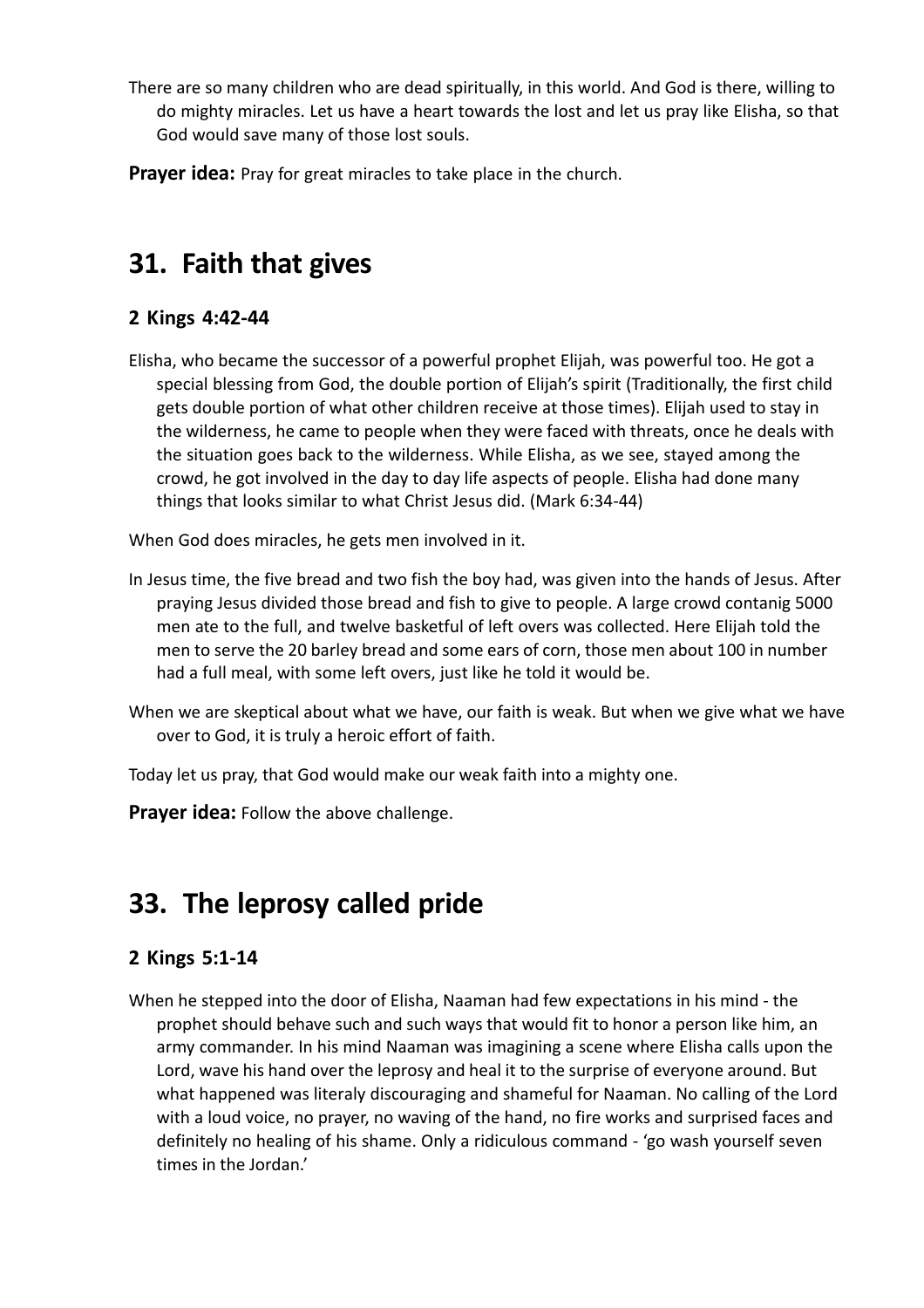- Naaman was furious at Elisha. When things did not go as he wished it would, Naama's true face came out, the mask of humility he was wearing till then came apart torn. The real leprosy which would lead his soul into eternal torment fermented to the surface. Do I have better rivers in Aram, why should I go to this river? He erred in understanding the command, it was not a command intending to the river but a command for his ailing soul.
- We find ourself at this point at times. We would have some expectations towards the advices we seek. When the advice differs from what we sought, all our humility and openness becomes a mere act. We find fault with the one who came to help us. The pride, leprosy of the soul will remove its vail and come out.
- As for Naaman, praying was such an easy thing, but for Elisha and God, teaching humility was easier. Later, when Naaman listened to the words of his servant, he was healed. As for us also, when we remove the pride-leprosy in us, we will come out blessed.

**Prayer idea:** Search for the pride-infected areas in life. Decide to change.

### **33. Winning a war with a feast**

### **2 Kings 6:8-23**

- V 8-10 Here the king of Aram declares war against Israel. He made many plans for the battle. But our God helped the king of Israel to find success over the enemies through prophet Elisha as he revealing the secret plans of the Aramean king. Our God can help in any situation and he can save us from any evil plots. If we are with godly people, they can give as godly advice.
- 11-13 Here the Aramean king was furious about of his failed plans. His officers informed him that prophet Elisha is revealing their plans to the Israel king. The enraged king sends his strong force to capture prophet Elisha
- 14-17 When the servant of Elisha saw the army he was so afraid, wondering what shall they do. But the prophet tries to put faith in him. The man of God prayed to God to open his servant's eyes and the servants looked and saw the hills full of horses and chariots of fire all around Elisha.
- Some times in our life when we face some tough situations we are also like the servant; so afraid. But the same God's force is around us in order to protect us. Sometimes we failed to see that. In such situations we have to pray to God that he might open our spiritual eyes. Our God will protect us in every situation, and that is a promise.
- V 18-19 Elisha prayed that God may strike them with blindness, the Lord answered his prayers.
- V 20-23 The Aramean army was trapped. Israel king was about to kill them but prophet Elisha stopped him and told the King to prepare a feast for them instead. The Israel king obeyed the prophet. When we obey godly instructions, miracles take place in our life. After the feast the king send them a back to their master. V 23 says Aram stopped raiding (attacking) Israel territory. Our God can change even wicked people's hearts and plans. Aram was tried to do evil but Israel payed back in doing good. Rom 12:21 says we should not overcome by evil, but overcome evil with good.

#### **Prayer idea: Pray through Roman 12**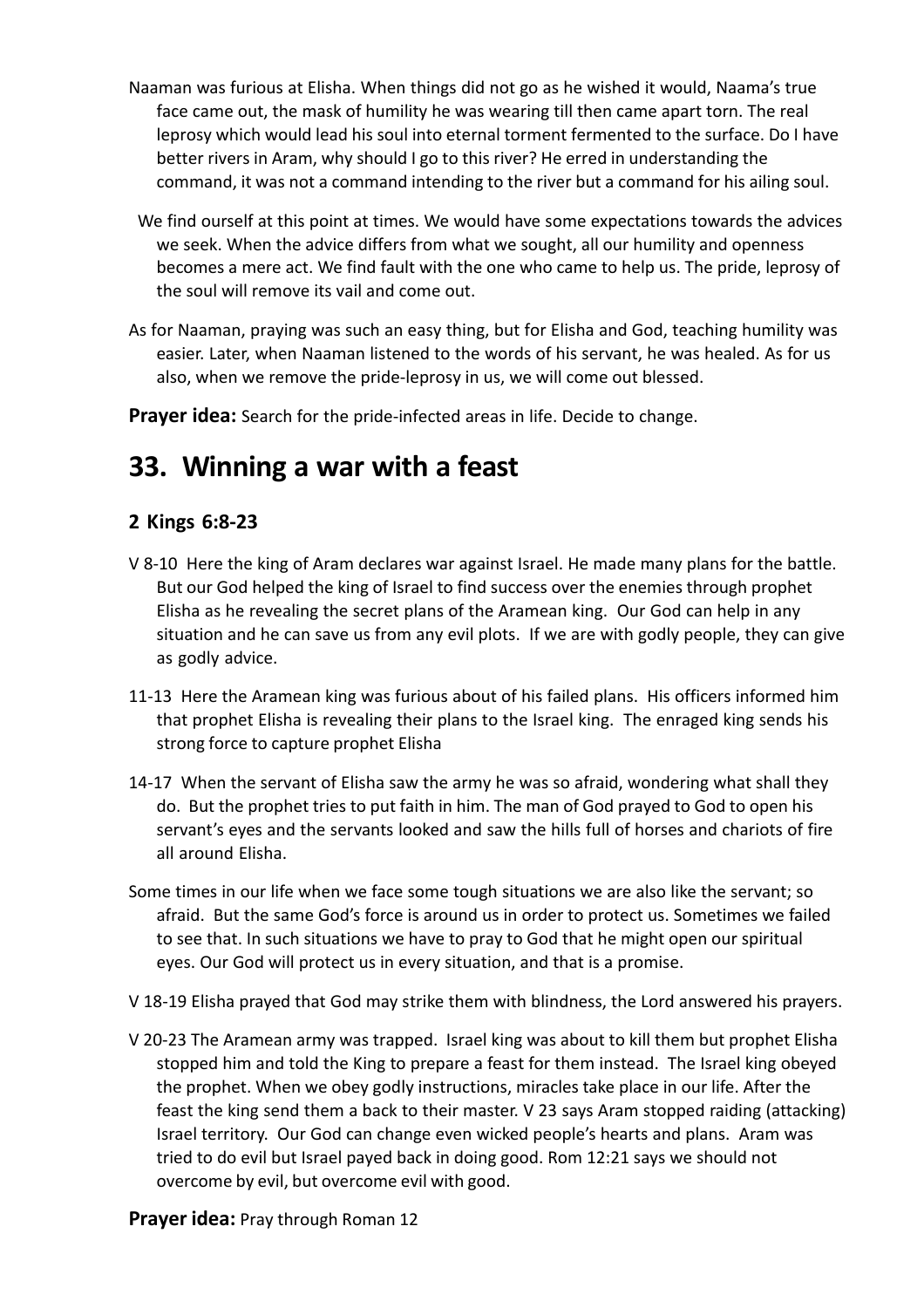### **34. The God who answer prayers**

#### **2 Kings 20:1-11**

- Though God miraculously helped Hezekiah to find success with the mighty Assyrian king, he was fallen sick these days. Isaiah warned him that his time is up. When the king heard the news, he turned to the Lord and prayed earnestly. The news was frightening and it is unexpected, yet we see the king did not put his trust in men and their abilities but on God. He turned to the wall, seeing nobody but God and he wept bitterly. God heard his prayers. He was kind enough to give Hezekiah an added fifteen years more.
- This is not the first occurance, as we see in the Bible. God answered tearful prayers many times over before and after (Exodus 2:24, 1 Samuel 1:1-20, John 11:32-44). We see our Lord Jesus as praying with loud cries and tears (Hebrews 5:7). How is our prayer life today? God will never turn his face away from a broken hearted prayer (Psalm 51:17).
- Psalm 34:17-19, 1 Chronicles 5:20, Psalm 3:4, Psalm 18:6, Psalm 56:9. let us find some personal time today with God, praying and petitioning with tears and a sincere heart.

**Prayer idea:** Follow the above challenge.

### **35. Rise of the Phoenix**

#### **Job 42:12-17**

- According to the ancient Egyptian mythology, Phoenix , an imaginary bird would live up to 1000 years. Towards the end of its life time, it sets up its cage on fire with the bird itself and a new bird arises out of the ashes and embers to live another 1000 years. Though Phoenix is a myth, Job is real. He went into ruts and ashes, with embers of pain not dying in his soul.
- God bless Job with a double potion of what he was having before, sheep, camel, ox and donkeys - his possessions along with blessed sons and daughters. Everything he lost was found him, but this time with more convictions and more faith. V 5-6 say that; 'My ears had heard of you but my now my eyes have seen you. Therefore I despise myself and repent in dust and ashes.' He would choose dust and ashes for himself gladly, if given an another chance to go through the same cycle of pain, to see the God he had always heard, better. And that is the difference now. Formerly, God was someone he heard of, now He has seen God with his own eyes. God has become personal to him.
- The pain and problems we go through in life is either allowed by God or caused by him with a purpose. A purpose to see him, and taste him and experience him. When we don't see God and his purpose in our afflictions, we are failed utterly. Then God had to go through the pain of discipline us over again. Discipline has only one purpose, to mould our life better. This is a continuous process you and I go through everyday. And there is a clear purpose, which is set by the wisdom and knowledge of God. But when we miss it, life turns out to be meaningless.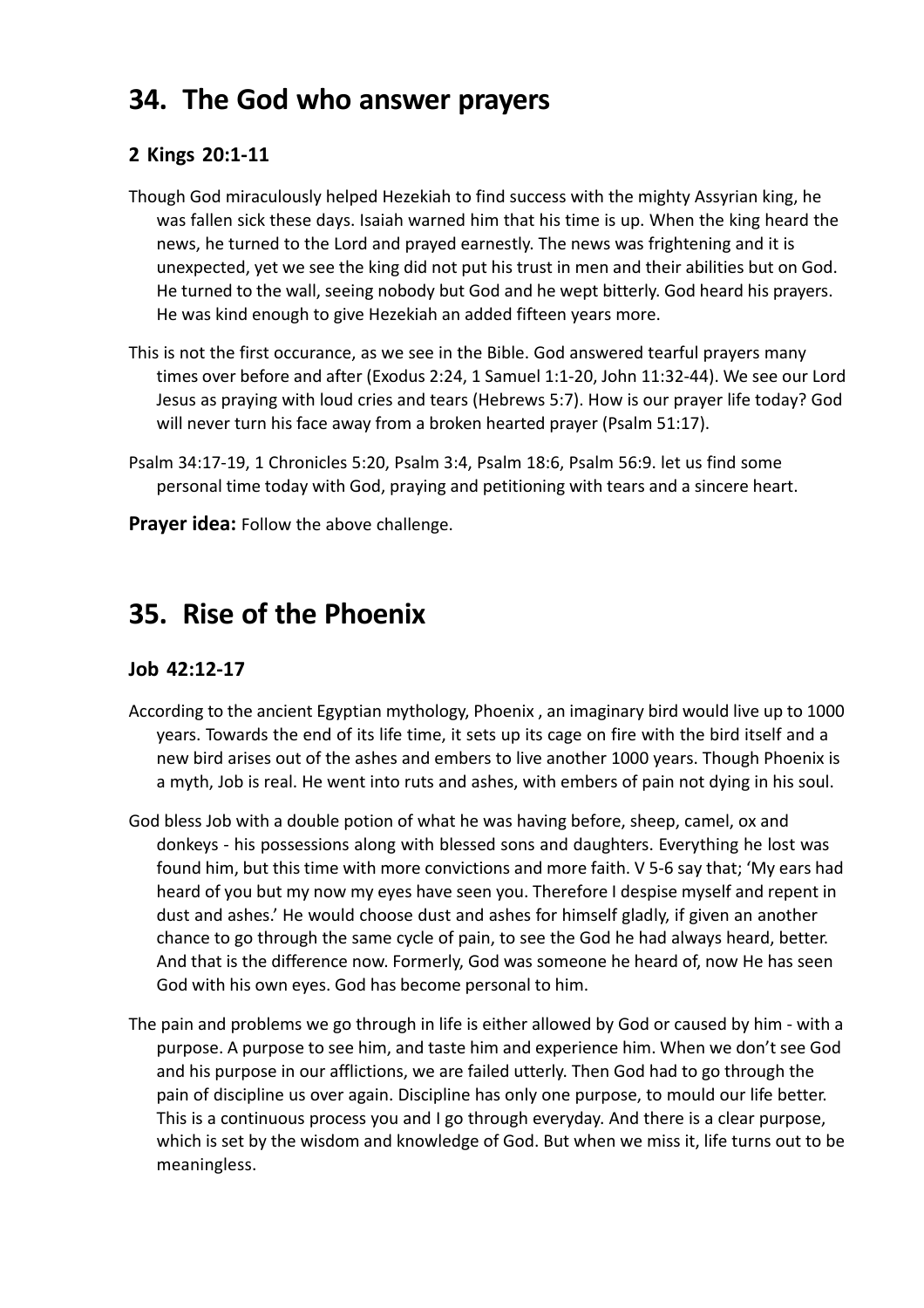When we go through those cycles of pain, let us make sure we are well connected to God with scriptures and godly friends and understand the purposes set by him. Life would turn better.

**Prayer idea:** What are areas in your life where you see God discipline you.

### **36. Hezekiah's prayer**

#### **Isaiah 37:14-20 & 36-37**

- What is the tone of our regular prayers? Is it more of petitions and complaints or praises and thanks giving? When we give more time and priority to praise God, it would bring more depth into our prayer life. We see great men in the Bible, like David, Moses and Daniel kept praising God in their prayers.
- In order to praise God better, we need to know God better. As we get more deeper with the scriptures, we would be able to see God in his power and mighty acts for his people. As we praise God through those scriptures, we will get more close to God. Let us find time to praise God for all the great things he is doing in our life everyday. Let us put our praises along with the praises of great men and women in the Bible.
- In v 14-20, we see how Hezekiah praises our God. Isn't it great to give glory to God along with the great men of faith in the Bible? God made our life so beautiful thus far. He guides us in paths of righteousness. He gives us grace and mercy. He gives honour to our desires and thoughts. He calls us higher with the goodness he alone has. Let us remember all these things and never fail to give glory to God.
- Not only in the morning, but noon, evening, night whenever we get some time, let us utilize it to praise God.
- **Prayer idea:** Let us have a great time praising God.

### **37. The God who puts life back in us**

#### **Ezekiel 37:1-10**

- When Israel sinned against God, they were all scattered and taken captive by enemies, the nation itself came to extinct. Israel was like the dried, useless bones scattered all over the valley here. Bringing those bones back into life was surely a difficult puzzle for anybody.
- When a man's heart is hardened by sin, the same situation persists. With no hope and expectations, no peace and happiness, no purpose and surety, estranged, wallowing in sin, hard-hearted man. Who can save such a wreck?
- Praise be to God, He make the impossibles possible. Through the power of His Word and Holy Spirit, He is able to bring those dead bones back into life, and make an entire army out of such dried lifeless bunch of bones.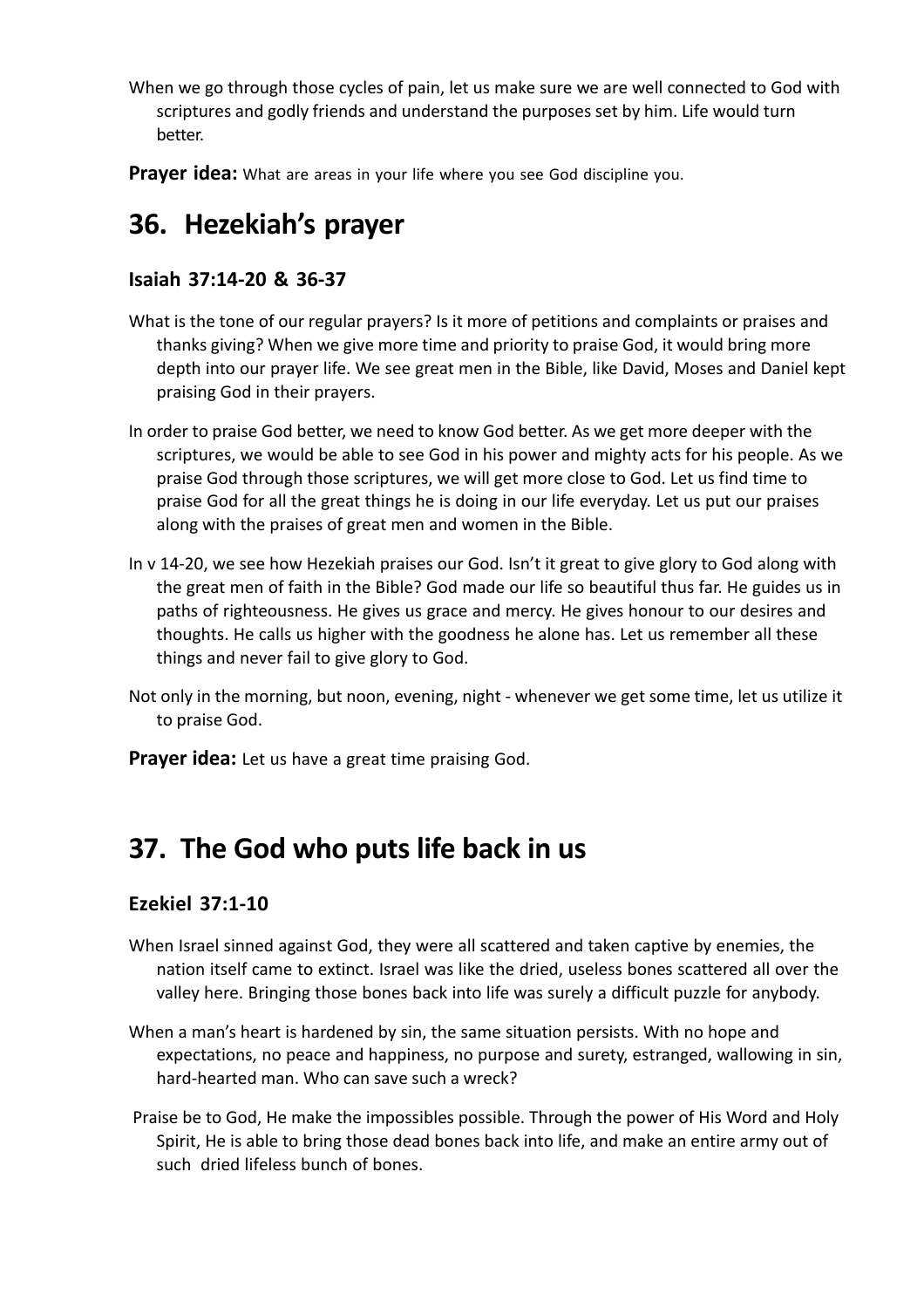- A man become alive spiritually by listening to the scriptures and obey it with sincere faith. No matter how hard dried he is, or his situations are, God can make him resurrect. He can bring him back to life.
- **Prayer idea:** What are those spiritual things which you think are 'impossible' or 'extremely difficult' in your life. Pray for such things to become possible.

### **38. The fiery furnace of faith**

### **Daniel 3:1-29**

- While it was changing of name and food menu in chapter one, it is changing of God now in this chapter. For Shadrach, Meshach and Abednego it was a walking on fire. Their enemies turned the king's favour against them. When the king asked in trial, Shadrach, Meshach and Abednego agreed the charges. Though the king gave them a second chance, their stay was strong. The infuriated king wants to see which God would be able to save them from his hands. The God we serve is able to save us from the fiery furnace, these brothers said. Even if God does not, we will not serve the king's gods, they added.
- I wonder, why am not able to talk these words? Because I am not ready to die, I am scared. But these brothers were not. The king was angry at them, he threw them into the fiery furnace, which is heated seven times more than the normal temperature used. The king had a shock when he saw four men dancing in the blazing fire. Fire did not do anything to them, not even they smell fire when they were taken out. The king had only one thing left to do, praising the living God.
- Even in front this pagan king, where they were carried away as captives of war, these brave brothers sets us an example of great faith. Let us imitate their faith and their convictions.
- **Prayer idea:** Let us pray for courage to share our faith in Jesus, even in difficult times, like these brave brothers.

### **39. The lion's den**

#### **Daniel 6:13-23**

Daniel, the exiled Israelite, has faithfully served the kings of Babylon. Now even after the Babylonians were conquered by the Medes and Persians, Daniel continues his faithful service to the new king Darius. At this time Daniel was over 80 years old and one of Darius' top three administrators. The king was planning to set him over the whole kingdom (6:3). The jealous officials could not find anything about Daniel's life to criticise, so they attacked his religion (6:4-5). The law was made: anyone who prays to any god or man during the next thirty days except the king will be thrown into the Lion's den. Yet Daniel continued to pray three times a day as he always did. Daniel had a disciplined prayer life. He made no attempt to hide his daily prayer routine from his enemies in the government. Even though he knew he would be